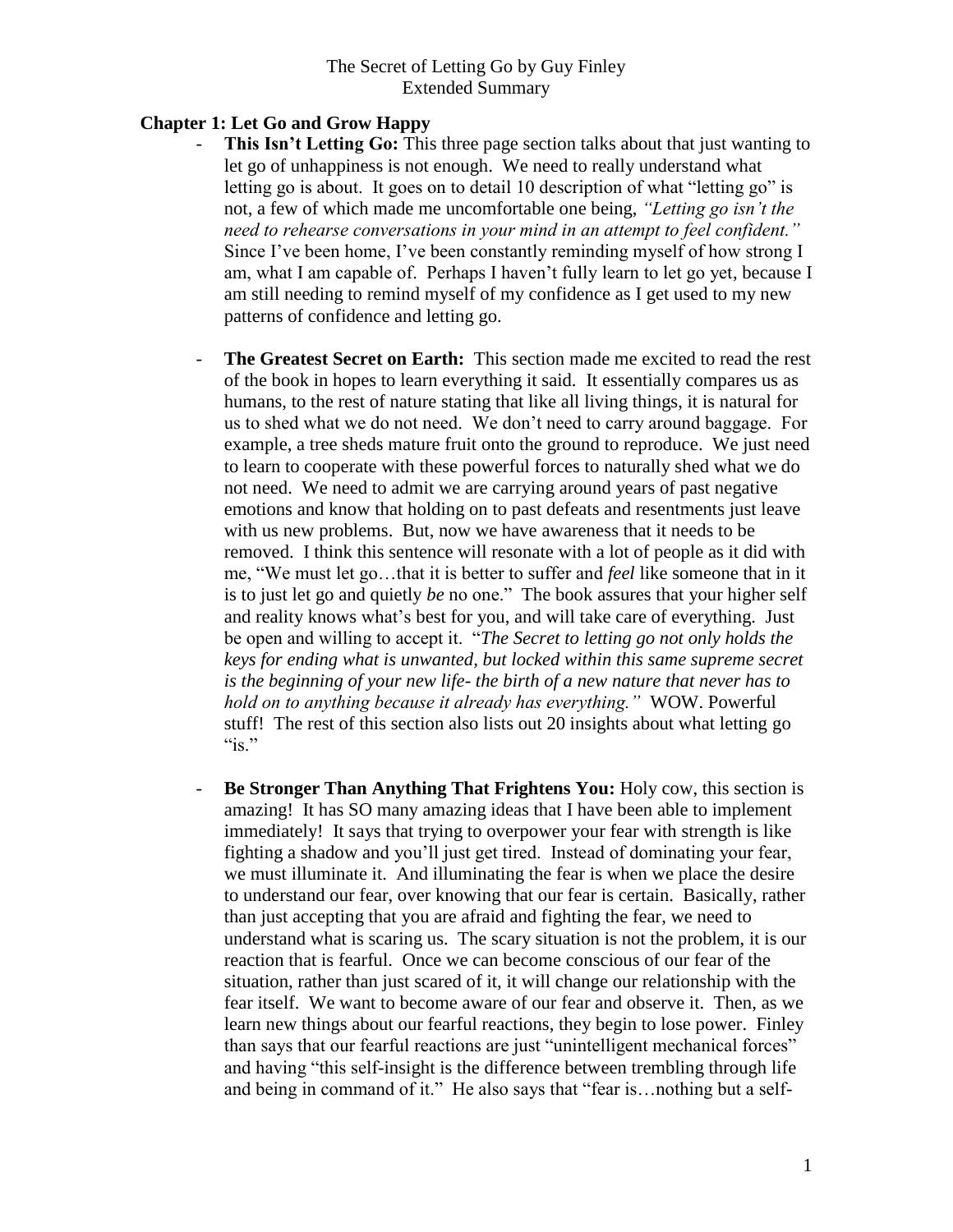limiting reaction that we cling to…having mistaken it for a shield of protection." Thinking back, all of my fear has been mistaken for a shield of protection! My sub-conscious thinks it's protecting from danger, when there is actually no danger in the activities itself. And after recognizing this, we realize, it won't work to just be strong and overpower our fear. We just need to be "more curious about [our] frightening thoughts and feelings than [we] we want to believe in them." This will allow us to see the habitual reactions that lead to our fear, and we can start seeing through them. And more exciting, once we are able to do this, it's not a temporary new strength, because this new strength is now the "absence of an old weakness." How awesome is that!

- **The Sure Way To Raise Your Life-Level:** Changing our surroundings, job, relationships, etc. will NOT improve our life. We must change our reactions to these things. It is the way we CHOOSE to experience life is what makes us happy or upset. The only "world" you are responsible for is your inner-world, and your inner world will determine your outer world. We often try to correct things in our outer world to make our inner world happy, but that will never work. We need to start with our inner world, because then, the outer world will fall into place.
- **Go Ahead and Let Go Of Yourself:** "Anything that you have to control, controls you." Ouch. That was a reality check for me! Finley states that the problem with self-control is that it's war inside of us, and no one ever wins a war. The book says that in order to understand our true nature, we need to discover who we are, not who we think we are. And to do this, we go "through" the experience and while it may seem like we are falling apart, what is falling apart is the "haunted house of self-flattering and security-shaking pictures you had mistakenly identified as a solution to your shaky life. These pictures are not the solutions to your shakiness, they are the source of it." I'm not sure exactly what that means, but all I can assume is that, in all of our ability to hold it together, the image we project on the outside might be the source of our problems?
- **The Secret to Effortless Happiness:** We are guilty of making ourselves miserable at times, but this section lets us know that even though we do this to ourselves, we have the ability to stop it if we understand the root causes. It's impossible to make ourselves happy, but we must understand why in order to find it! We put in too much effort trying to make ourselves happy (drugs, alcohol, new clothes, etc.), but in reality, authentic happiness is effortless. When put in effort, we have a plan, and we become fixed upon what happiness is, and we can never measure up to it. "You could never be unhappy with anything you found in this life if you didn't already have it fixed in your mind what you were looking for." E.g. Don't have expectations of you need to make you happy! Happiness is stress-free and effortless, and often our ideas of happiness are the root of our unhappiness.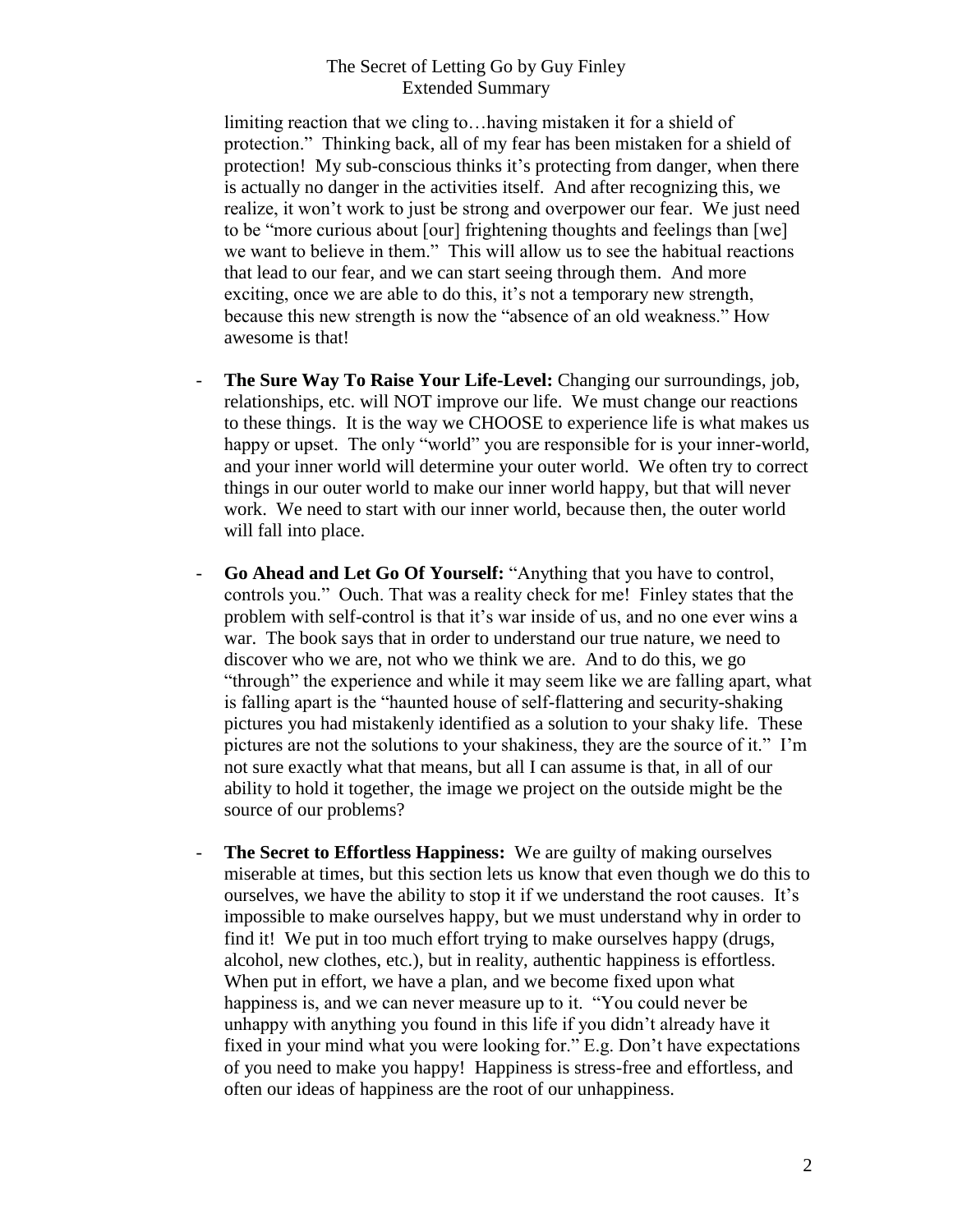- **Ten Steps To Take To The Truly New Life:** Here they are! I sure hope he describes these in more detail in the rest of the book...some of them are a little over my head!
	- 1. Study the situation by entering into it
	- 2. Be in charge, not in conflict
	- 3. Realize the need for self-correction
	- 4. Go conscious, not crazy
	- 5. Face fear's full bluff
	- 6. See that your reactions are no your reality
	- 7. Be self-enlightened, not self-frightened
	- 8. Don't feel yourself, be yourself
	- 9. Self-rescue without self-revelation is self-deception
	- 10. Happiness is letting go of your ideas about happiness

**Chapter 2: Your True Nature is High** The intro of this chapter compares our lives to an endless game we are constantly scoring, but never stop running, and will never win…and eventually we want to give up..but! DON'T GIVE UP!!! We have the ability to let go and walk away! We eventually will be letting the truth lift us. We don't choose our true nature, we just need to let it happen. Once we stop choosing to lose, winning will happen naturally.

- **Choose in Favor Of Your True Self:** This section listed a few really great "higher hints" to achieve your true self!
	- o Learn to listen to any feelings that cast doubt on your need to suffer
	- o Asking to see more about a painful situation is the same as asking how you can let it go
	- o Walking away from the problems you don't want in your life gets easier each time it becomes clearer to you who you no longer need to be
	- o True self-certainty is the absences of false self-doubt
- **You Are Not Who You Think You Are:** It's not who we are that makes us feel threatened and uncomfortable, it's who we THINK we are. With selfinvestigation we can discover who we are, not who we think we are. We're so nervous about what happens around us, because we think we are affected by what happens to us. We believe that who we are is somehow tied to the events in our lives. And by attaching our identity to events, we're afraid to lose control of ourselves if we cannot control the events. Events may happen to you, but you are NOT the event. These events just move THROUGH us.
- **A Case of Mistaken Identity:** This section told a quick story about a man who woke up in the dressing room of a playhouse and didn't know who he was. He tried on all of the costumes (clown, bum, statesman, etc.), realizing none of them fit and none of them were who we was. Then he finally realizes he owned the playhouse, and was not any of the characters' costumes he tried on. This became an analogy that the anxiety and self-doubt he felt comes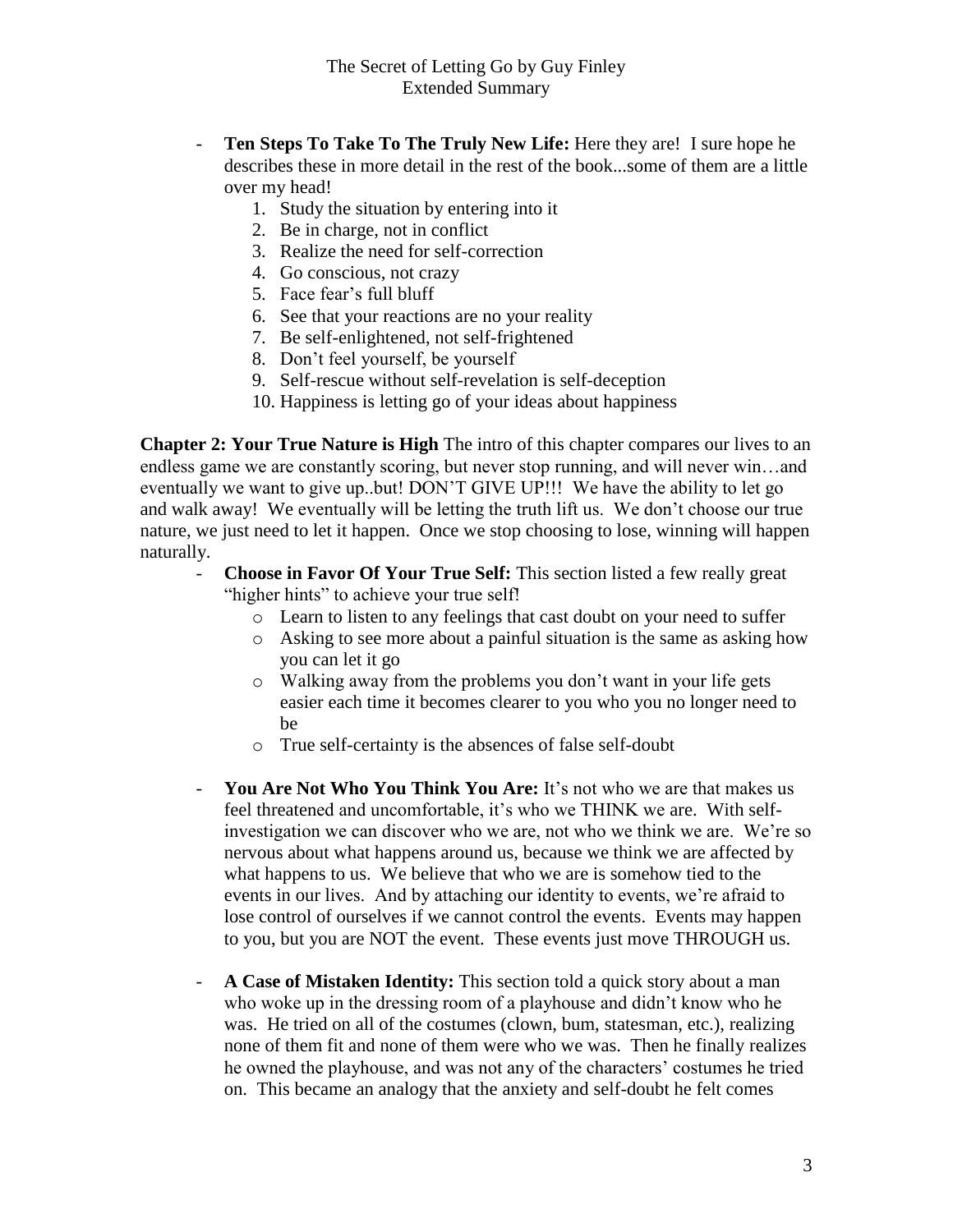rushing to us when we don't know our true identity. Once we develop our self-understanding, our nervous fears are replaced with calm self-command.

- **The Strange Non-Life Of The False Self:** Our false self is fueled by negative emotional reactions is maintained by habit. It's a mechanical movement, but as negative feelings slowly start to lose force, do these movements, and so does your false life. Your negative self-conscious doesn't want to die, so it will fight to keep itself alive by doing self-sabotaging things like picking fights. Our life-level cannot tell the difference between the path of the negative false-self and our true-self, so it tells us that we have no choice to cave in to the false self.
- **Start Seeing Through The Blame Game:** Our false self wants us to blame our unhappiness or unfortunate circumstances on other people, outside circumstances or an uncaring world. That we focus our energy and life trying to fix and control things outside of ourselves. WOW. So enlightening! Our false self wants to keep us off balance and looking in the wrong direction. It's time to learn to let go the self-abandoning answers the false self wants us to believe in!
- **For True Self-Command, Just Stop, Look And Listen:** Ok, I LOVE the technique in this section! It's such a real-life usable tool! It's called STOP, LOOK and LISTEN. When we start feeling anxiety we must first STOP and defy the inner shouts going on in out head. Recognize they are bad. Then we LOOK at what is talking to us. Know that no negative feeling wants to end itself. Lastly, we LISTEN at our inner false self start to have a fit. It doesn't want to let go of its power, so just let it rage. Then it's over. The more we can do this, the more we are building new patterns and weakening old ones. YAY!
- **Let Go And Realize Real Rescue:** Desperate attempts to escape our troubles only lead us into more trouble. To rescue ourselves from our problems, the rescue must be from a level above us and within us at the same time…which are the exact same thing. In the battle with our false self, we defeat it not by running away or through struggle, but by realizing that we have mistakenly given power to it. Our false self was NO power to cause us pain if we don't give it the wrong reaction.
- **Two Worlds, Two Natures, Two Selves:** There are two of us. Our false self is our true self. The book relates our false self to a dessert and our true self to the mountain next to it. The mountaintop sits higher and cannot be disturbed by the desert. The desert can only cause problems to those things in it. Once we get out of the desert and to the top of the mountain, we will no longer be bothered by our false self.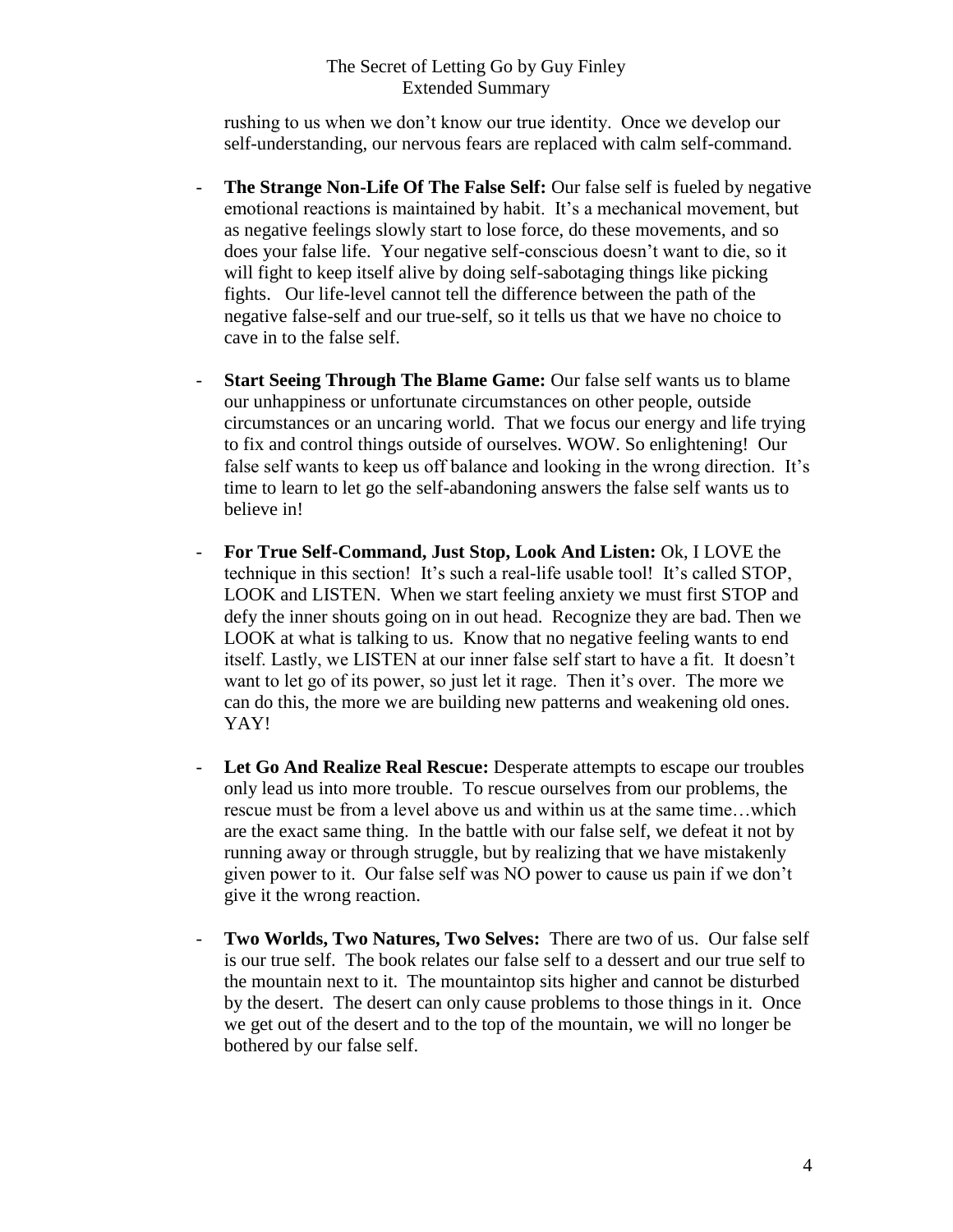**Chapter 3: How To Defeat What's Defeating You:** We spend too much time looking for relief from pain rather than looking for strength. Rather than cope with suffering, we need to learn to end it. We must revolt in the right away. It's not changing our workplace, relationships or other outside factors. It's changing our way of thinking. We need to learn to think "about" ourselves, not "from" ourselves. This means being able to see they way we are thinking from an outside perspective, rather than seeing our current way of thinking through that perspective

- **Snap Yourself Out Of Psychic Slumber:** We would never intentionally hurt ourselves, of course. Yet, we hurt all of the time (anxiety, depression, insecurity). We must be "asleep" to what we are doing. We are betraying ourselves when we are hurting ourselves with our negative inner states. "If real intelligence is incapable of hurting itself, then how we can call any thinking that leads to a stressful state intelligent?" There has been a "counterfeit" intelligence that has been passed off to us that we think is real. The key is to become aware of this "slumber."
- **How To Break Free of Unhappy Thoughts And Feelings:** Our feelings, whether good or bad, are not our lives...they are just MOMENTS in them. This has REALLY helped me move past and let go of negative emotions. We can break free of unhappy thoughts by seeing that even though we feel that way in the moment, we are now owned by them. They temporarily occupy us. Understanding this helps change our attitude toward stressful things that intimidate us. Understanding this, along with our persistent self-investigation, will slowly start to reveal that our false self is just a shadow, and not the real us.
- **Five Great Illusions Keeping You From Letting Go:** Here are 5 illusions that we tend to think our true and hold us back from letting go
	- o Illusion of feeling useless or insignificant- false perception that the true measure of worth is determined by others
	- o Illusion of discouragement- false perception that is possible to succeed in life without learning through "failures"
	- o Illusion of regret- false perception that reliving the past will empower us to resolve it
	- o Illusion of limitation- false reception that the only resource available in the moment of challenge is what you already know as being possible to do
	- o Illusion that others are better, stronger, wiser- false perception that you are on earth to be like someone else.
- **Give Your Life Story A Happy Ending:** Good news! We possess a power far greater than any force that can sabotage and wreck us. A tool that will help us access this power is self-observation.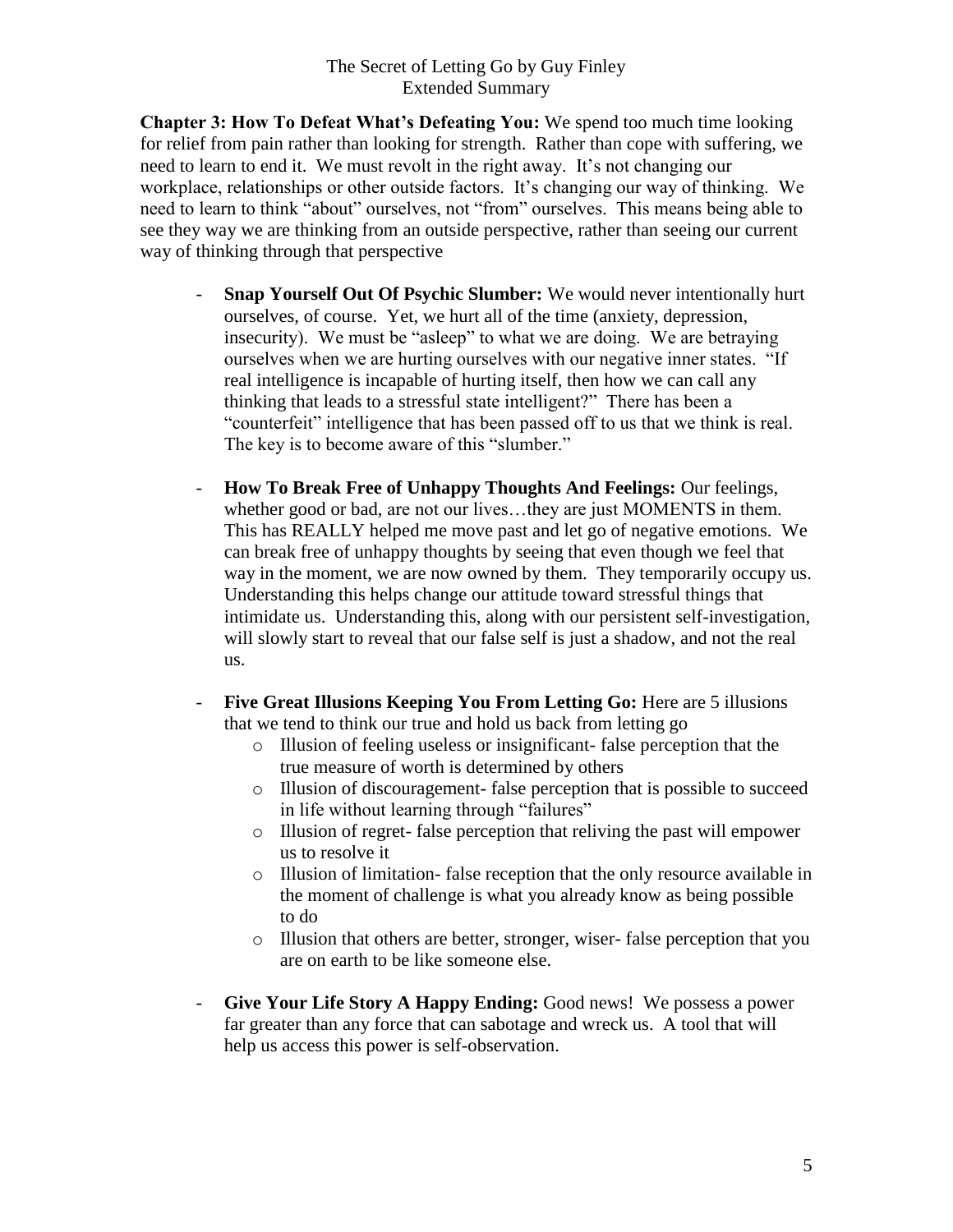- **Higher Awareness Through Self-Observation:** Self-observation is the key to the higher awareness; it is how we learn to become vigilant of our own thoughts and feelings as they pass through us. When we can observe our thoughts in this way, our higher self will overcome any troubling thoughts that would bring us down. Self-observation allows us to understand what we see in ourselves, rather than get washed away in our reaction to it. When we find ourselves starting to be disturbed by some of our negativities, this is a sign of progress, because we are finally seeing outside of ourselves. The fit and uproar you'll feel from this is the false self trying dig itself in and not be uprooted. Essentially, to see ourselves in this new, is a way of fully being aware of ourselves that includes being watchful of any self-concern that comes up as a result of what we see within ourselves. And as they come, we treat them as something we are seeing, not as something we are.
- **Inner Work Rewards The Inner You:** "The only work we do of lasting value is the work that we for ourselves, within ourselves." It does not matter if other people see the value of what we do, it is only for us. We do NOT need to please others. "We wrongly believe that unless someone else can see our inner efforts or in some way approve our self-discoveries, our work has been in vain. Inner work rewards the inner you, your true self." And that's all we really need! We need to "stop thinking in terms of beginnings and endings, successes and failures, and begin to treat everything in your life as a LEARNING experience instead of a PROVING one."
- **Self-Correction Is Self-Elevation:** As humans we are concerned with selfdevelopment, however we never want to be wrong. The latter part needs to be erased immediately. Just do it! "Learning is a correction process. Real correction, at any level, always purifies the matter and so leaves it less confused…" We need to adopt the idea that being "wrong" is not a bad thing, and is actually a positive thing, because we are learning. I've always hated being wrong, but for the first time, I actually felt good admitting to my husband, "you know, you're right" ...and it felt cleansing like I was learning something new. Self-improvement is when we teach ourselves the things that we choose, based on what we think we need to improve in. It teaches and confirms the process of self-addition with new knowledge, behaviors and beliefs. Self-correction, however, is when we LEARN for ourselves what we have been teaching ourselves incorrectly. Seeing this allows us to let go of incorrect thinking. As we let go, inner growth happens naturally. Anything that resists correction is a part of what's wrong, a big example of this being pride. Pride is the false self's middle name, and it will always defend itself when confronted with correction. Just remember, being wrong is a not a problem. It's defending the wrongness that's the problem. As we defend the problem, we take what could a temporary condition into a permanent state, and lose that opportunity for self-correction. Guilt and anxiety are two of the false self's favorite deceptions. Four guidelines for real solutions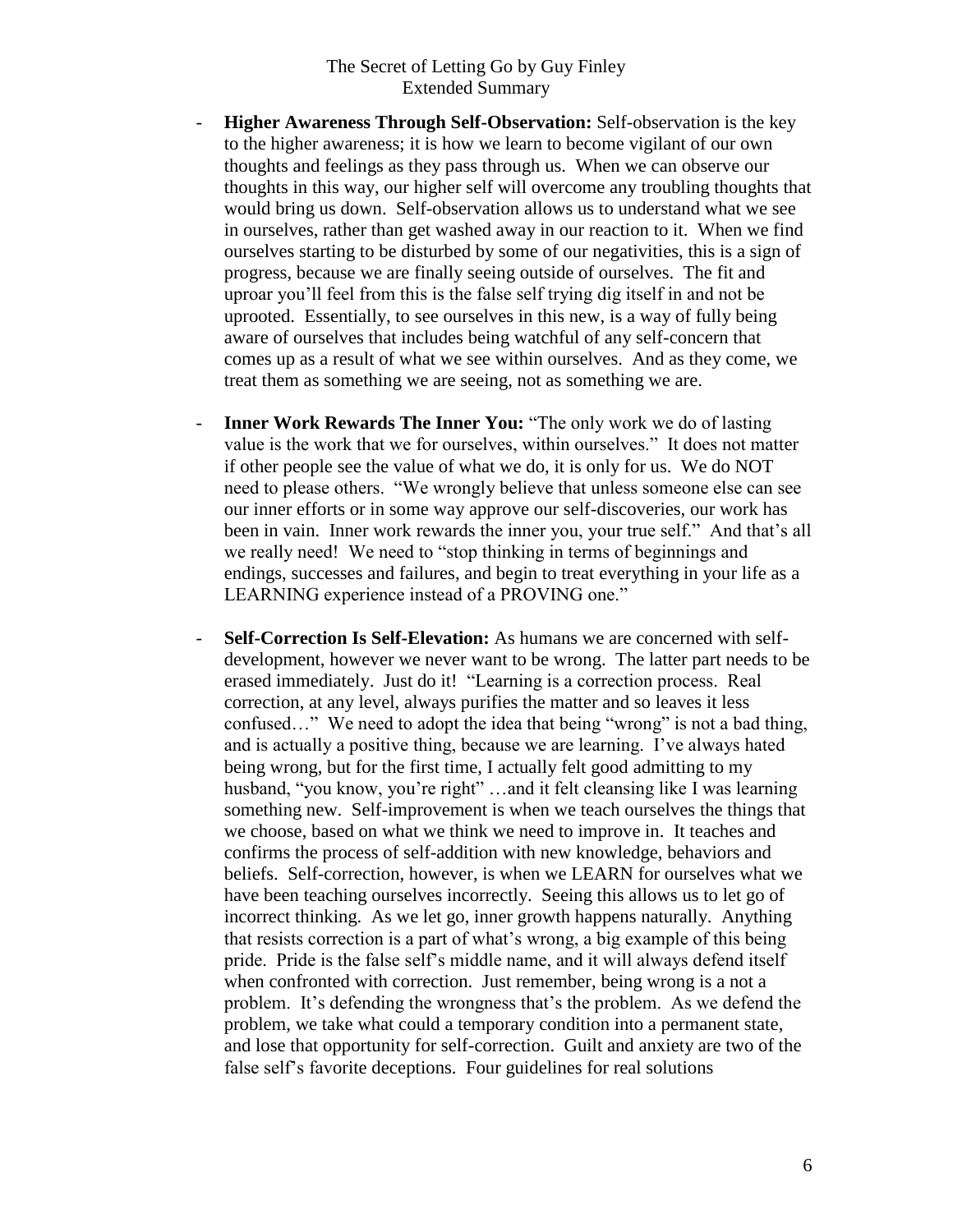- o If the intention is to go higher, then you detecting what is wrong is the correction
- o If you realize you are wrong, then you can instantly give up being wrong
- o Giving up the painful identity of being wrong is the same as letting go of the false self
- o Rightness does not betray. Self-deception is self-betrayal
- The Power That Defeats Defeat: We have an inner ability to rise above challenges with a power that is superior to any challenge. This is the power to question defeat. We must not only have the right intention, but the right DIRECTION. Often times we are questions about exterior conditions. The right direction is NOT blaming circumstances for crushing us. We must use questions as tools for developing self-wholeness, rather than letting them lead is in the wrong direction. Each time we ask the right question, we receive a new answer that releases one more piece us from the false self that wants us stay unhappy.
- **Questions For Self-Wholeness:** There are 10 great questions listed that we can ask ourselves
	- o Instead of "why do things happen to me?" ask, "what is it inside of me that attracts these painful situations?"
	- o Instead of asking why things had to go this way, ask "why is the way I feel determined by external conditions?"
	- o Instead of asking how to protect yourself in a challenging situation, ask "what is it in me that always needs to be defended?"
	- o Instead of asking how to clear up mental fog, ask "can confusion know anything about clarity?"
	- o Instead of asking why someone acts a certain way, ask "what's inside of me that wants to hurt itself over the way someone else acts?"
	- o Instead of asking what do about tomorrow, ask, "can there ever be intelligence in anxiety or worry?"
	- o Instead of asking "Why me?" ask, "Who is this me that always feels this way?"
	- o Instead of asking why doesn't that person see how wrong they are, ask "is what I'm feeling about that person right now good for me or them?"
	- o Instead of asking how to get others to approve of you, ask "What do I really want, the applause of the crowds or to quietly have my own life?"
- **Put Yourself In The Driver's Seat:** We can't let other people drive our life. If we do, it will possible to have a pleasant present. The only pleasure will come from dreaming of where we are going. There is no lasting pleasure in this. This temporary pleasure leads to a blend of anticipation and cynicism. Put yourself in the driver's seat and take your life where you want to go.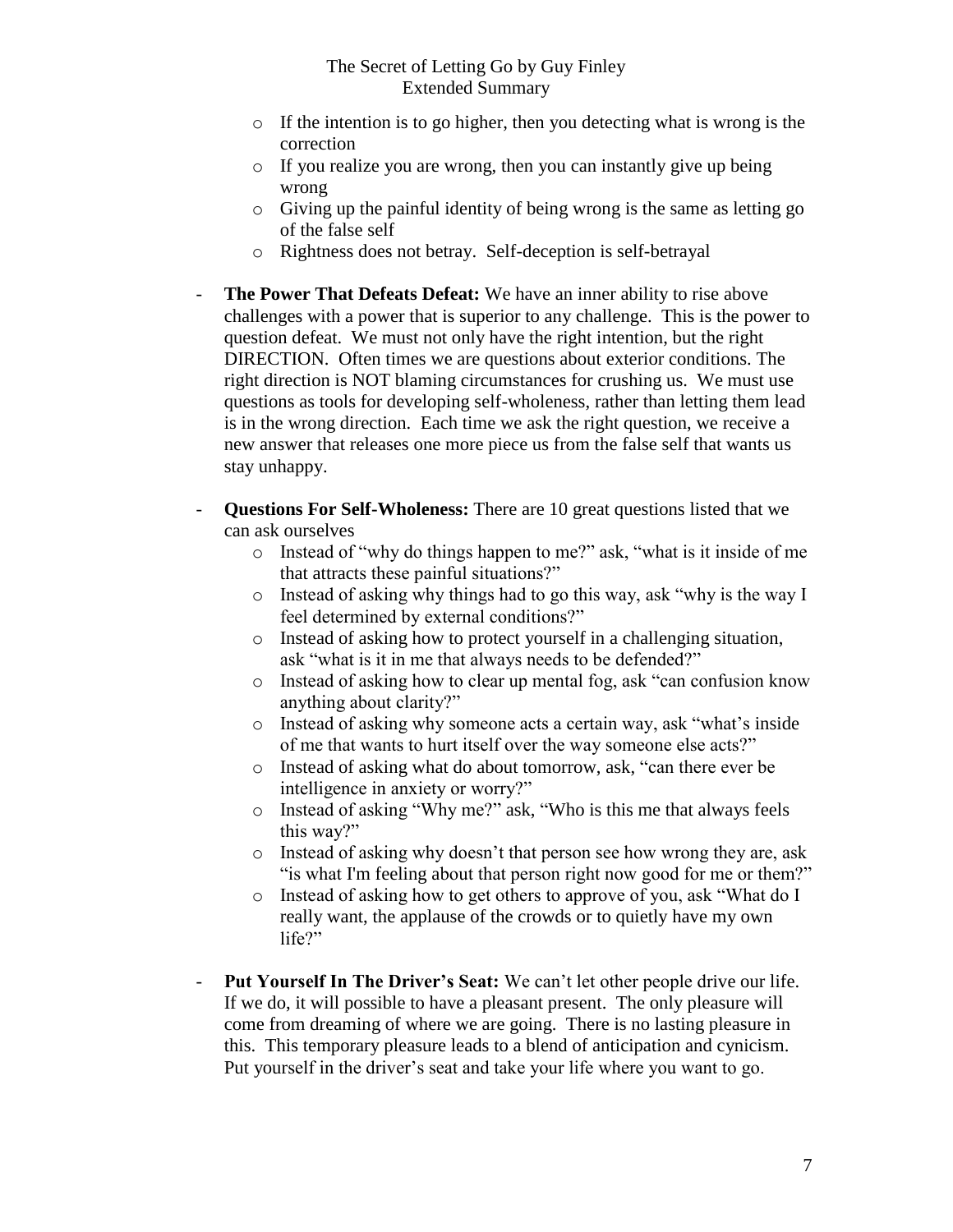- **Know The Pleasure Of Your True Nature:** Real pleasure is not the opposite pain, but the absence of it. We need not be afraid to take over the wheel. Slowly the other "passengers" will realize that you are now in control and start to exit. You may start to feel lonely, but that is normal, this one of the last passengers that doesn't want to leave nor ignored. Don't be scared that you do not know where you go, but stay strong and eventually you'll realize that you never really needed to know where to go. Five points for conquering self-defeat
	- o The more light we shine on the parts that tell us its ok to wallow in dark thoughts and feelings, the less power they have
	- o Using anxious thoughts to answer feelings does no good and just tires you out
	- o The more we realize and understand that quiet happiness is our true natural state, the more we release anything that would compromise that.
	- o Nothing is more productive than watching our own thoughts and feelings. Self-observation reveals self-wrecking behaviors and also protects us from their wasteful negative influences.
	- o Never seek higher happiness outside of yourself

**Chapter 4: Lift Yourself Into A Brand-New World:** Within us there is an expansive world of thoughts and feelings that determiner how we perceive the world. This world doesn't determine WHAT we see, but it does influence HOW we see it. We are seeing the exterior, experiencing the interior. When you run into a personal obstacle, you have not run into an outer condition that is affecting your happiness. You have run into your own current life-level.

- **Your Secret Power of Self-Disconnect:** You experience WHO you are not WHERE you are (example: feeling lonely in a crowd). Unhappiness doesn't come at us, it comes FROM us. Persistence is one of the most important things in our personal work. The greater the doubt you step through, the greater the possibility to grow beyond yourself. The only barriers between yourself and a life with limits is the power you've mistakenly given to your doubts and fears. Every time we disconnect ourselves from these false powers, our spiritual strength is increased.
- **Seven Ways To Increase Your Spiritual Strength:** Spiritual strength is knowing you don't have to compromise yourself in order to be content, confident and secure in life. Here are seven ways to improve the spiritual strength!
	- o Refuse to revisit your own past for a way out of a present problem
	- o Say no to anyone or anything that you fear saying no to
	- o Never explain yourself to anyone out of they may misjudge you
	- o Learn to see your own defensiveness towards others and offense against your own to be free of fear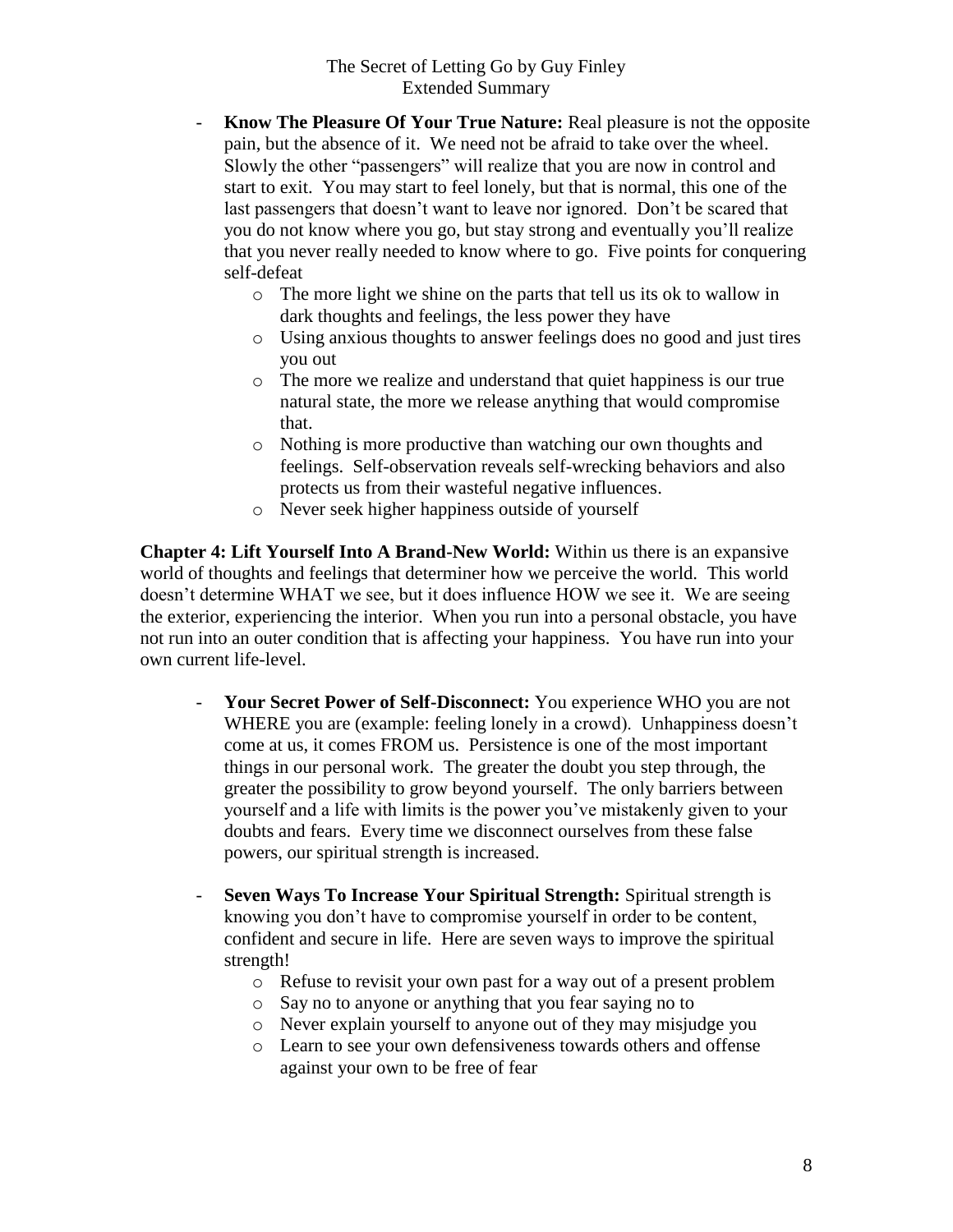- o Realize that the person you are about to argue with is in as much pain as you are
- o Never accept negative reaction you have as the only possible answer to your present challenge
- o Everything you resist in life increases by the amount of thought spent in fighting it, so accept that all you can and quietly the drop the rest
- **How To Let Go Of Helpless Feelings:** Our desperate search for happiness continues our unhappiness. Any direction we take to get away from misery does not work. We are letting our false self give us direction out of it. That makes no sense. Start watching yourself in action. Listen to yourself in an anxious state give direction for a secure tomorrow…and then realize it makes no sense. Eventually you'll stop asking yourself for directions because you will no longer believe in the you that keeps getting you lost.
- **A Technique That Makes Fear Fade:** Trying to make any unpleasant thoughts or feelings go away only fixes them in you. Whenever you feel scared or anxious, remember that emotional or mental suffering takes place only when you have become fixed on one small piece. Break you temporary wrong focus and pull back from yourself. The wider you can extend your inner view, the less disturbed you'll be by what you're seeing.
- **Let Go Of Loneliness And Discontentment:** A painful event echoes a memory within us, and suffering SEEMS real, but it has no real life. The false self has to re-create itself over and over again.
- **A Secret Strength Greater Than Any Sorrow:** We must learn to understand our fears before we can release them. Trying to forget our fears is like trying to hold a basketball under water. It takes so much effort to keep it down, and eventually it comes to the surface. Nothing keeps us more aware of a problem then trying to forget it. Listen to what the truth is telling you about your strengths. The light always cancels the darkness. Each crisis is trying to teach us a lesson if you are willing to stay in the classroom. What each crisis is trying to teach is that the only thing wrong in life is the current driver who says the know the way home, when he obviously doesn't!
- **How To Change The Life You're Giving Yourself:** At any given moment we will always do what we know. Before we can get anything different out of life, we mist first do something different. But before we can do something different, we must first KNOW something different. And before we can know something different, we must become aware that our current level of understanding is what has brought to us, what we need to change. Trying to change what we get from life without changing what we know is like putting on dry clothes over wet ones, and wondering why we are still cold. We need to stop changing what we are getting for ourselves, and change what we are giving ourselves.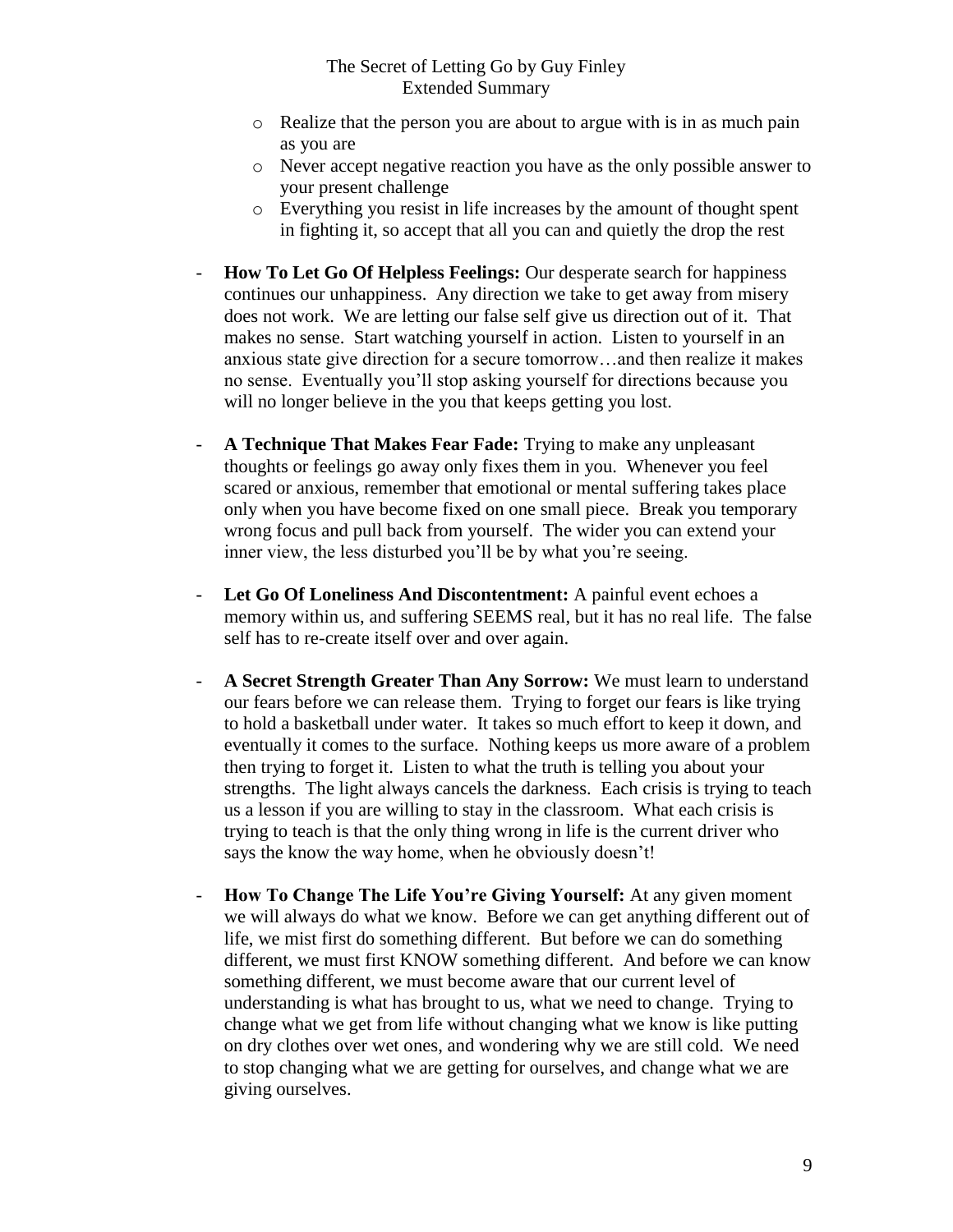- Five Exciting New Answers, Actions, and Results: Five examples of things we do that we can change!
	- o Habit: leaning on a familiar negative state to support you in times of doubt. New Answer: real strength is the refusal to act from weakness. New Action: See where you have been calling your inner weakness an inner strength. Dare to live without these false strengths. New Result: The end of confusion and pain over why strength so often fails you. You will realize the birth of a new a strength that never turns into its weak opposite
	- o Habit: Avoid challenging conditions that seem greater than your ability to get through them successfully. New Answer: have the courage to proceed even while knowing you're afraid. New action: Dare to take one shaky step after another. New Result: freedom of a life of fear, because fear cannot exist whenever insight is valued above feeling frightened.
	- o Habit: Give anyone who causes you pain a state of their own medicine. New Answer: Forgiveness is the personal understanding that except for circumstance, there is now real difference between you and your offender. New Action: In spite of all the inner screams to the contrary, dare to treat your trespasser, as you want to be treated. New Result: When you stop punishing others for their weakness, you till stop punishing yourself for yours.
	- o Habit: Search for someone who you will let you dump your troubles on them. New Answer: Compassion is the conscious refusal to add to another person's suffering, even though it may seem to increase yours. New Action: Dare to shoulder one hundred times the mental and emotional weight you think you can carry. New Result: Contained right within the suffering is the glimpse that there is no sufferer.
	- o Habit: Fall into the arms of whatever dark state confronts you when your dreams get dashed. New answer: Real hope is the fact that there is always a higher solution. New Action: See that any time you feel defeated, its only because you insist on clinging to what doesn't work. Let go and you wont lose anything except for a punishing idea. New Result. A new life that fears no challenge, since defeat can only exist in an absence to learn
- Remember that when you work with powerful higher ideas, there temporarily unknown parts that may try to mislead you. No matter what the harmful voices might say, whoever puts the truth first will never lose anything except for what was never real in the first place.
- The Secret To Permanent Pleasure: I've always suffered from "post fun" depression. E.g. a major low after a big high…vacations, etc. This section has FINALLY given me the answer and ability to achieve that…through work of course. First, we must understand that a picture of a glass of water doesn't quench your thirst, and a picture of a fireplace doesn't keep you warm. The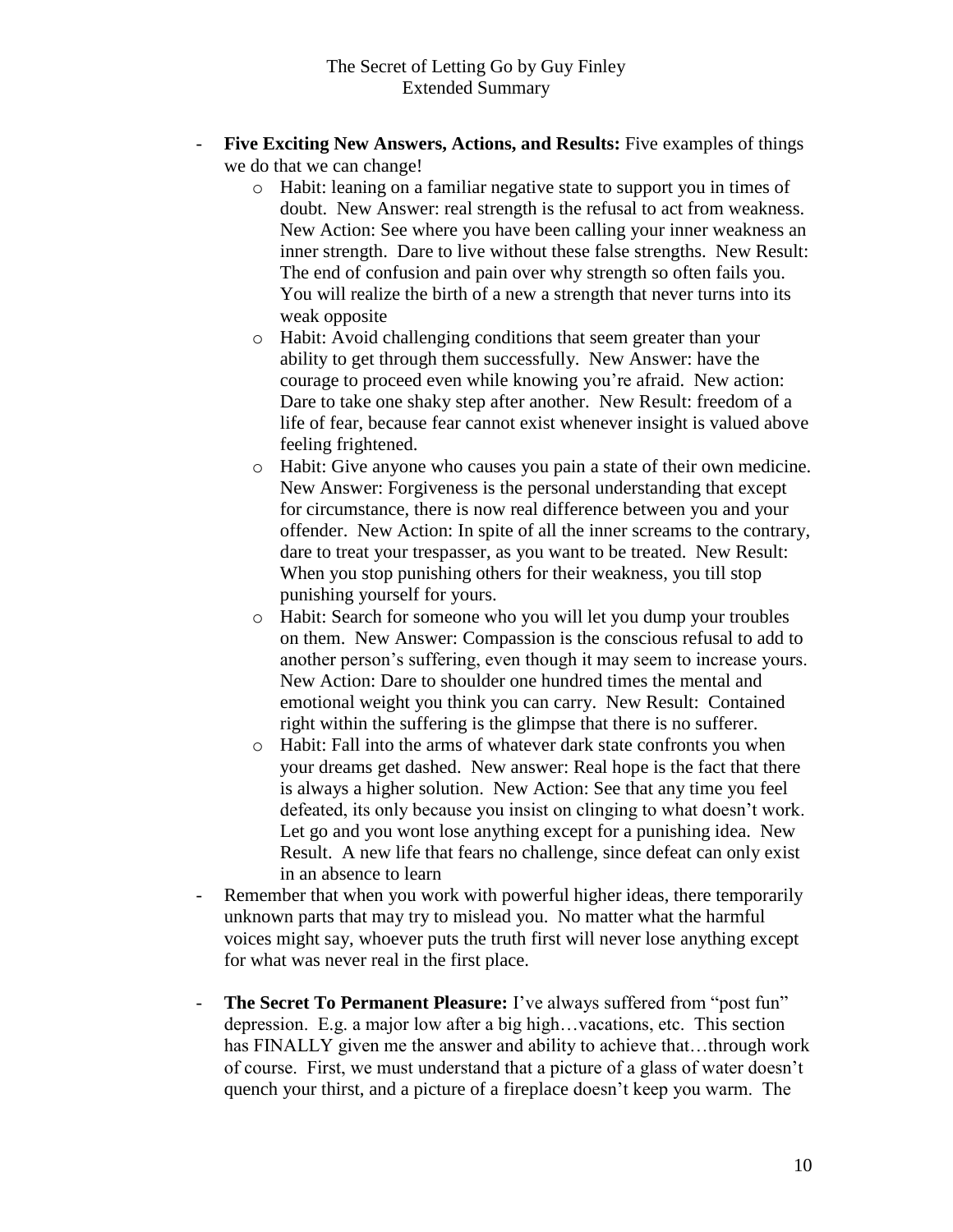"thought" of something is not what it is. This is the same with feelings. A feeling is JUST a feeling…not what it is. Sadness or gladness is not something you are, it's something you FEEL, and all feelings fade. What we are seeking is not pleasure, but permanence. Permanence is a level of being. It's an elevated state of awareness that includes all of the feelings (good and bad), but remind undisturbed by emotional ebbs and swells. You pleasure is that you ARE, not what you feel. Only the awareness of your pleasures allows you to enjoy it without feeling as though you will disappear when it does. Your true nature cannot be carried away, just like the light on a lighthouse. The light shines the same whether good weather or bad. We are the same. Our pleasure is our awareness that WE are what is constant.

**Chapter 5: Letting Go Into The Power Flow:** Stress exists because we insist! It is our mistaken belief that we must push life in the direction we choose. Reality has its own effortless course, and we can either embrace its way or struggle endlessly. We don't need the power to flow. Why push, when we can learn to ride?

- **The Sure Cure For Whatever Disturbs You:** Reading this section helped me figure out something I was resisting that I was "allowing" myself to be upset by this morning. There is NOW power on earth that can make you feel safe and secure, because it isn't the world that threatens or disturbs you. It is your own underdeveloped nature that that punishes you, because it doesn't understand that the disturbance outside of itself IS itself. We seek self-power because we are dominated by our own feelings. We are taken over by our own reactions. This is painful for us because our TRUE SELF longs to be free of self-limiting, self-defeating, compulsive thoughts and feelings. The problem is, at our current underdeveloped level, we believe that another person or event is causing our unhappy feelings. To find the power to be happy, we need to look for the power no in a person, place, possession, idea or belief, but through the new understanding that your higher, permanent natures needs NO power outside of itself in order to be in charge of any attacker (inner or outer). Its strength is called the SILENT FORCE, and it can do for you what you have been unable to do yourself. The silent force is the understanding that you need now answer to any disturbance within you. Any form of response to a negative state, other than to silently observe it, is always a form of resistance to it. And what resist persists. We have been incorrectly that negative thoughts and feelings like fear, anger and hatred belong to us. We are responsible FOR them, but not TO them. Dark feelings are not ours, no matter how much they try to convince you. This doesn't mean to pretend as dark feelings don't exist. Pretending an elephant isn't there, or that it's a cute bunny leaves you in danger. See the elephant and recognizing what it is, allows you the intelligence to recognize it, and then promptly leave the jungle. When we seek power to make a fear go away, all we are doing is empowering the fear. Use the silent force!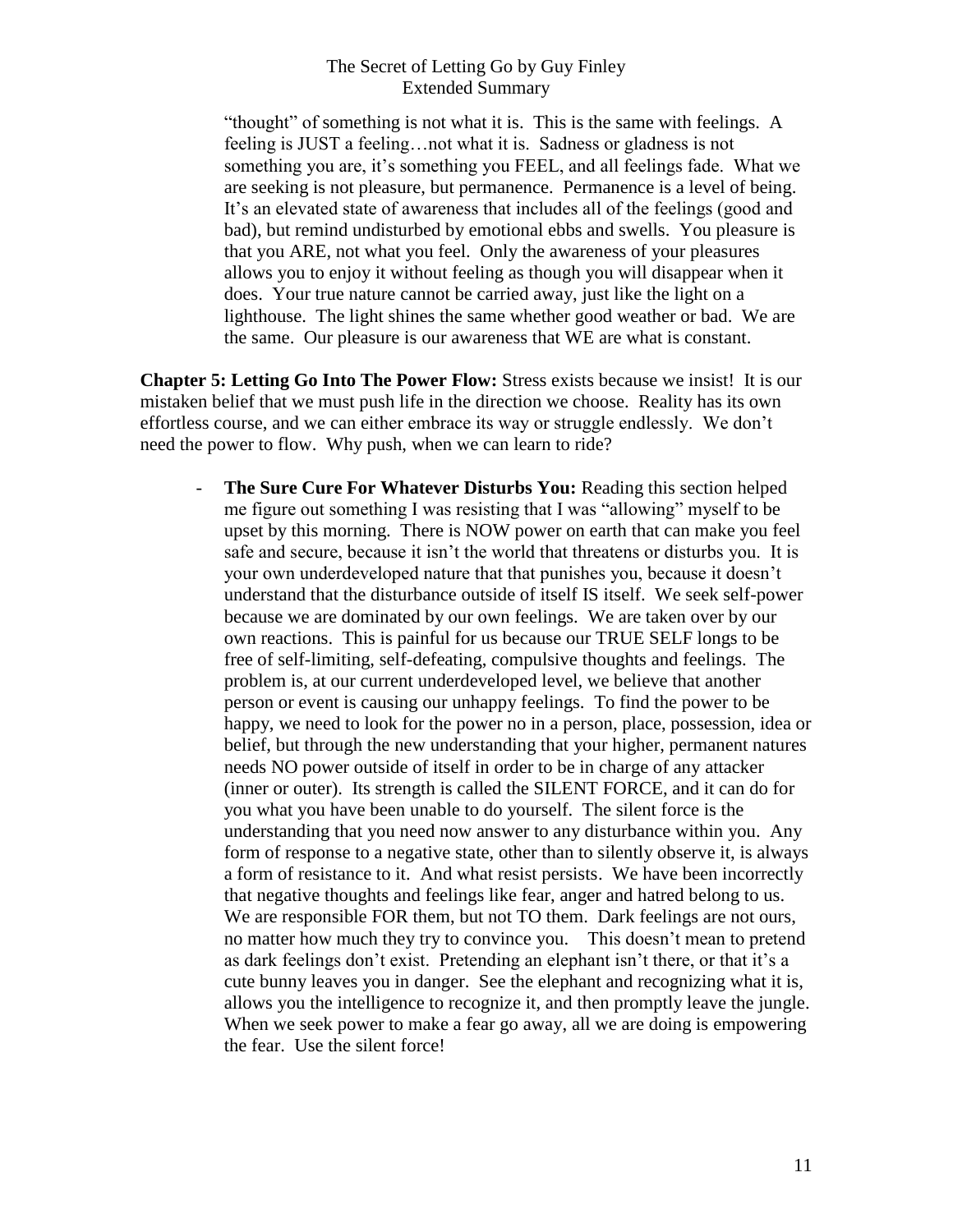- **Let Go Of The Fear Of Being No One:** This section essentially talks about how we are all trying to be "someone." And being someone is to possess power. However, fear is what is driving this, and with self-observation and the help of truthful ideas, we can let go of the fear of needing to be someone in the eyes of ourselves or others.
- **How To Let Your Worries Roll By:** Once you understand that nothing real is threatening you, where is your need to anxiously protect yourself? Once you know that you have already been given an independent, timeless identity, you will never worry again about making yourself into "someone."
- Never Feel Trapped By Life Again: The only power that any trap in life holds over us is our lack of understanding that draws us to the trap in the first place. As with all invisible snares, the power trap looks like a promise, but only holds punishment. The ONLY way out of these traps, is to become wiser than the trap maker-the false self. One of the false self's clever deceits is to make us believe that the unhappy experience of feeling trapped is the actual trap. But it's not. The false self knows that if it can convince us to struggle with trying to change the experience, then the REAL trap, which is ACTUALLY causing the suffering, will go undetected. We are NEVER trapped by an experience. The painful experience of feeling trapped is an effect of the trap, but NOT the trap itself. The more we try to change the experience, the more we are tightening the actual trap. This is why selfawareness is so important. The only strength a psychological trap may possess is in our unawareness of its presence. Choose to inner lighting over experience fighting and you dissolve the trap.

#### - **The Best-Kept Secret In The World:**

- o We fall into the power trap any time we go looking for strength outsides of ourselves. We need to reveal the inner weakness that made us search for power in the first place
- o Do not look for a new strength to solve an old weakness. It's a waste of time and makes us weaker. We need a new understanding of it
- o Real power NEVER seeks power. You need no power outside of the strength that comes with finding your True Self
- o If we feel the need to seek power externally, then we are actually under the power of our false self (which has NO real power), and regardless of the fact you think you're becoming successful, you are in fact becoming increasingly powerless.
- o You only have the power to possess the parts of yourself that you are willing to see that you have given away.
- o Do not try to achieve independence by depending on others.
- o If someone "needs" power, than they will never be powerful
- o By using the "light" of truth, we are able to see where we were mistaking weakness for strength. Real strength appears all by itself when we stop acting from weakness.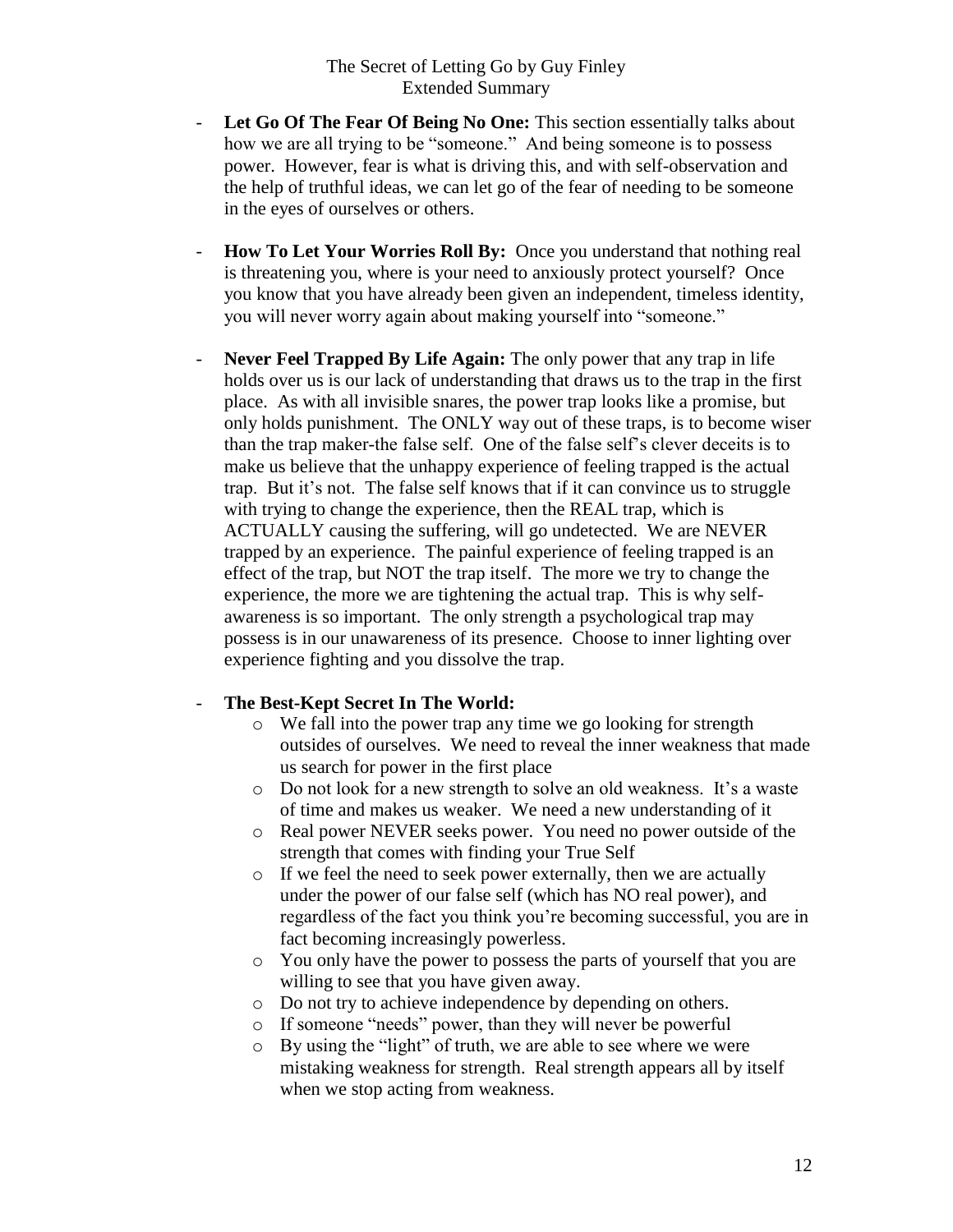- **Don't Miss This Life-Changing Moment:** The truth is always right here for us to grab. It just needs our desire for awakening and insight. Often times, when we encounter a crisis, is the easiest time to grab this truth. Unfortunately, we often miss it, because our false self convinces us that these crisis's our an outside attacking enemy. But really, we can take a crisis, and see truth as a learning lesson…something that is on OUR side. We need to let the truth do what it is meant to do, and that is to allow us to be happy. A crisis will come before an opportunity for growth, because spiritual growth comes from removing self-blocking thoughts and feelings. The crisis can show us where we've been holding on to a particular belief, that was somehow invisible to us before. Theses crises will come up when some "lie" we've been living shows us that it in fact, is just a lie. For example, living your life in a way where you are nice just because you want people to say you are nice, when inside you are thinking negative thoughts about these people. This resentment will build and lead to a crisis. Your false self will take this crisis and try to blame it on everything and everyone else but yourself. BEWARE! Accept the truth. Truth does not cause pain. Our only pain in crisis is our resistance to the truth. A crisis will only feel like a "breaking point" when we fail to see it as a "turning point." SO, if you want to make it into a turning point, allow yourself to be open to the lesson, rather than letting yourself be convinced the world is out to get you. Just be prepared that as you are releasing these experiences, it will cause a temporary pain. It can manifest in two ways. One, will be the refusal to let whatever you are experiencing go underground, and the second will be the agreement to keep this inner conflict conscious long enough so that you can see its cause.
- **The Secret Of Having Everything You Want:** The secret is…"want what life wants." When you want what life wants, your wish is just for life itself. When life brings you something that you don't like, it is actually your REACTIONS that cause the resentment and negative feelings. These unhappy feelings come from the fact that you have created these ideas and expectations of what happiness should be. Life isn't necessarily denying you happiness...it is your expectations, and your negative reactions to your expectations. Your false self will try to convince you that you need these expectations and ideas of happiness, but don't listen. Here are two lists…1 shows when you want what YOU want, and when you want what LIFE wants.
	- o **What YOU want**
	- o Anxious and nervous because life doesn't cooperate with your plans
	- o Willing to sacrifice whatever to get what you want
	- o Scheming to win your next victory
	- o Either in battle or recovering from one
	- o Unable to rest quietly
	- o Easily angered when someone or something gets in your way
	- o Always driven to want something else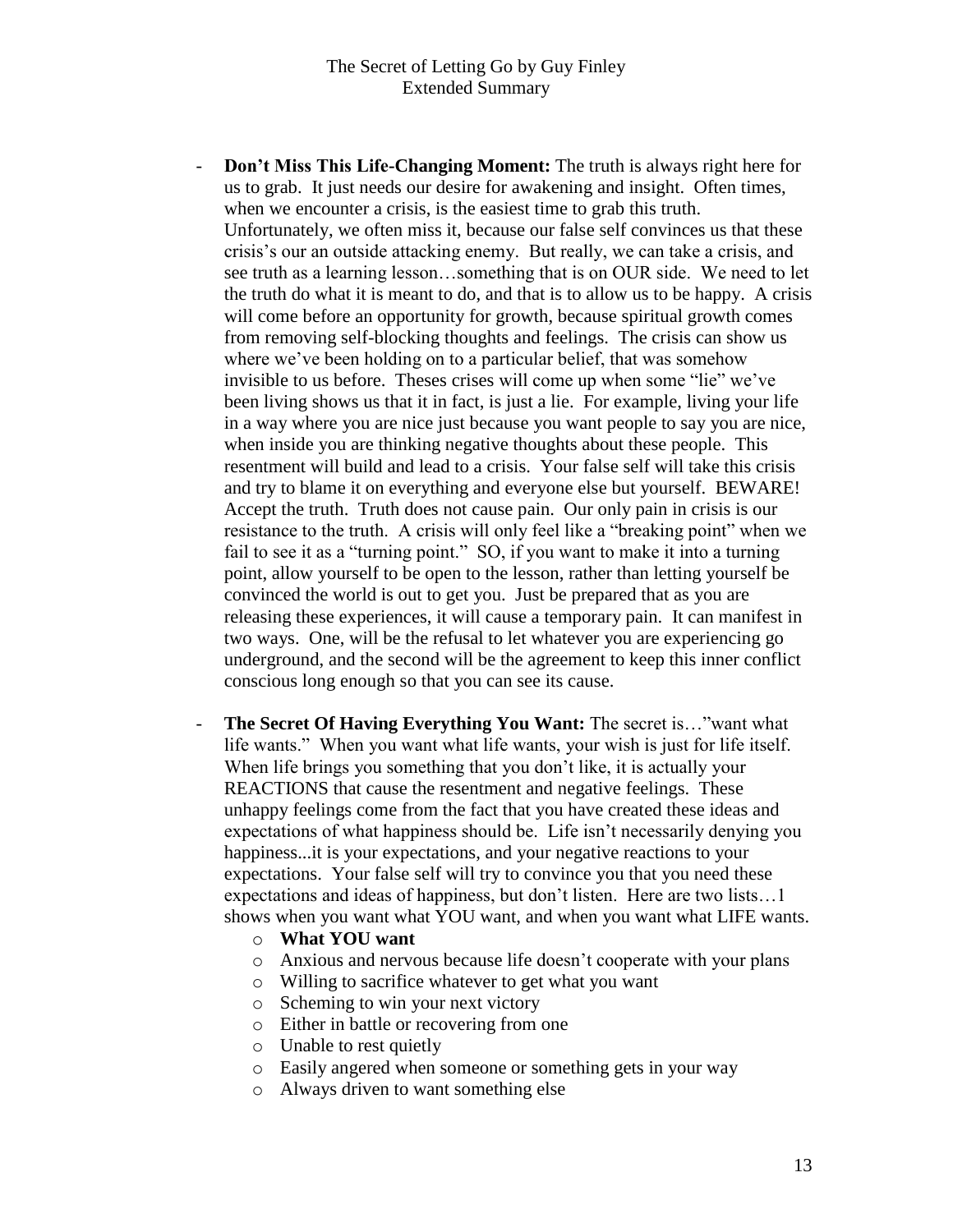- o Against anyone who wants the same thing as you
- o Certain that what you have is what you are
- o Always trying to convince yourself that you got what you wanted
- o **What LIFE wants**
- o Never disappointed by what happens
- o Always in the right place at the right time
- o Quietly confident, no matter the circumstances
- o Out of the reach of anger and anxiety
- o Awake and sensitive to your surroundings
- o Free of ever feeling like you missed out
- o Never thrown by a loss
- o In total command of events
- o Mentally quiet
- o Eternally grateful
- Essentially, anything causes pain or anxiety is YOUR wants, not LIFE's wants. Below are 5 lessons to help get what life wants.
	- o You cannot release and resist at the same time. So any time you are rejecting a weakness, you are holding on to it more
	- o Realize that truth and mercy one. So are love and fearlessness.
	- o Nothing judges you. It is what you love (and that love alone), which persecutes you or stands by you in need.
	- o By succumbing and coddling your fear, all you are doing is becoming more fearful
	- o Don't spend time making others what you want them to be. Rather than changing people to suit our needs and wants, recognize that NOBODY else is responsible for fulfillment

**Chapter 6: Break Through To A Totally New You:** Past self-defeat does NOT mean, that you cannot have self-victory now. That is the past. The only thing that past selfdefeat shows is that you approached the challenge incorrectly. That's all. This is where "truth" teachings come in handy, because we obviously need help in learning how to approach these challenges. Truth teachings help us in two ways. First, they shine a light and show us why the methods we've used that DON'T work. Then, the let us realize that we have been misled, and we are finally released from that unconscious sabotaging idea.

- **Let Higher Facts Free You From A Painful Past:** In order to let go of past pain and resentments, we need accept that everything (EVERYTHINGthoughts, thunder, feelings, animals, etc.) has a birth, life and death. When we realize this, we will realize that the only reason we are holding on to past negative emotions is because our false self won't let it die off naturally. Every moment is a brand new moment. Every new moment is always right now…it is constantly shedding the old. And we are the same! So if you think, every discouragement ends, every negative emotion ends, and the moment passes and sheds off into a new moment. And now we start to think..ok "How do live like this?" …We are no longer questioning if living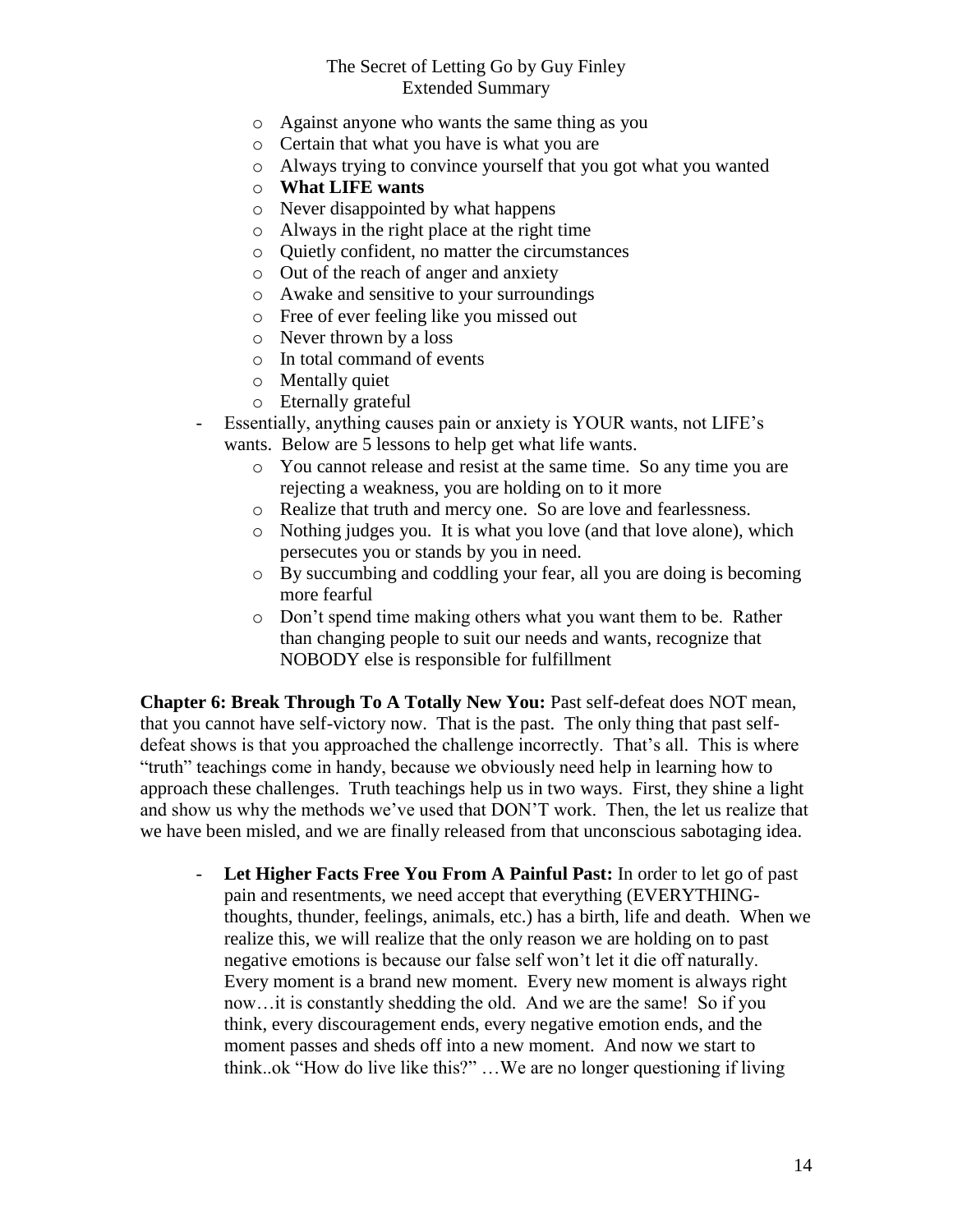like this is possible, we are now wondering how to do it, and that in itself is a step forward!

- **You Are So Much More Than You Can Think:** At some point, we realize that we are not getting what we're asking for, and we have to back to the "kitchen" of life and see why things aren't coming out right. We MUST do this work. Remember, you are NOT who you think you are, and you emotions are something you feel, not something you are. Regardless of how "real" reliving old regrets feels, just remember, you are NOT your past. Identifying ourselves with these old sensations is the false self.
- **Drop Angry And Anxious Feelings Instantly:** As we already know, we need to let go of old ideas for something new to happen us. Think of a close friend that starts being rude to you. In the past we would have just let our blood boil, but this time, since we have been practicing self-observation, we are able to shed a new light on it. Yes, we are probably still mad, but in addition to the anger, we have the new light that let's us see that our anger comes from fear. The fear that our friend has stopped caring for us. And the awareness of this, is big! And then, rather than digging in our heels and defending our position, we now know that the "us" that is feeling threatened and angry, is not who we really are. It is our false self. We know that our true self never has to defend an emotional position. Having this conversation in our head allows to then drop the false self's angry disposition, and every time we drop the false self, we merge with real life! We let that negative angry feeling live and then die, and when it died, and then we let it go. This is the true us! Here are some examples of common scenarios and the root behind them
	- o **Self Doubt:** This is comes from identifying with the idea that how you feel about yourself depends on how others feel about you. This only makes us more dependent on others. Independence is confidence
	- o **Self-Righteousness:** Identifying with the idea that just because you can point out something wrong, it makes you better than that "wrongness." This makes you "feel" right, but right isn't something you feel, it is something you are
	- o **Self-Pity:** The idea that you could have done differently. If you could have, then you would have. Let go of regret…you didn't know better at that time.
	- o **Anger:** Comes from the fear you feel when others won't conform to your point of view. Heated reaction is NOT strength.
	- o **Self-Torment:** The idea that the more you suffer, the more important and you real you are. This does not take you anywhere.
- Giving Yourself Up Is Lifting Yourself Up: This section really resonated with me! As we begin to overcome our old mental habits, is NOT uncommon to have worry and anxiety over "what is life going to be like without anxiety and worry…and what will it like to be happy?" This is NORMAL! It's because this new life is "uncertain" and anything is less scary than the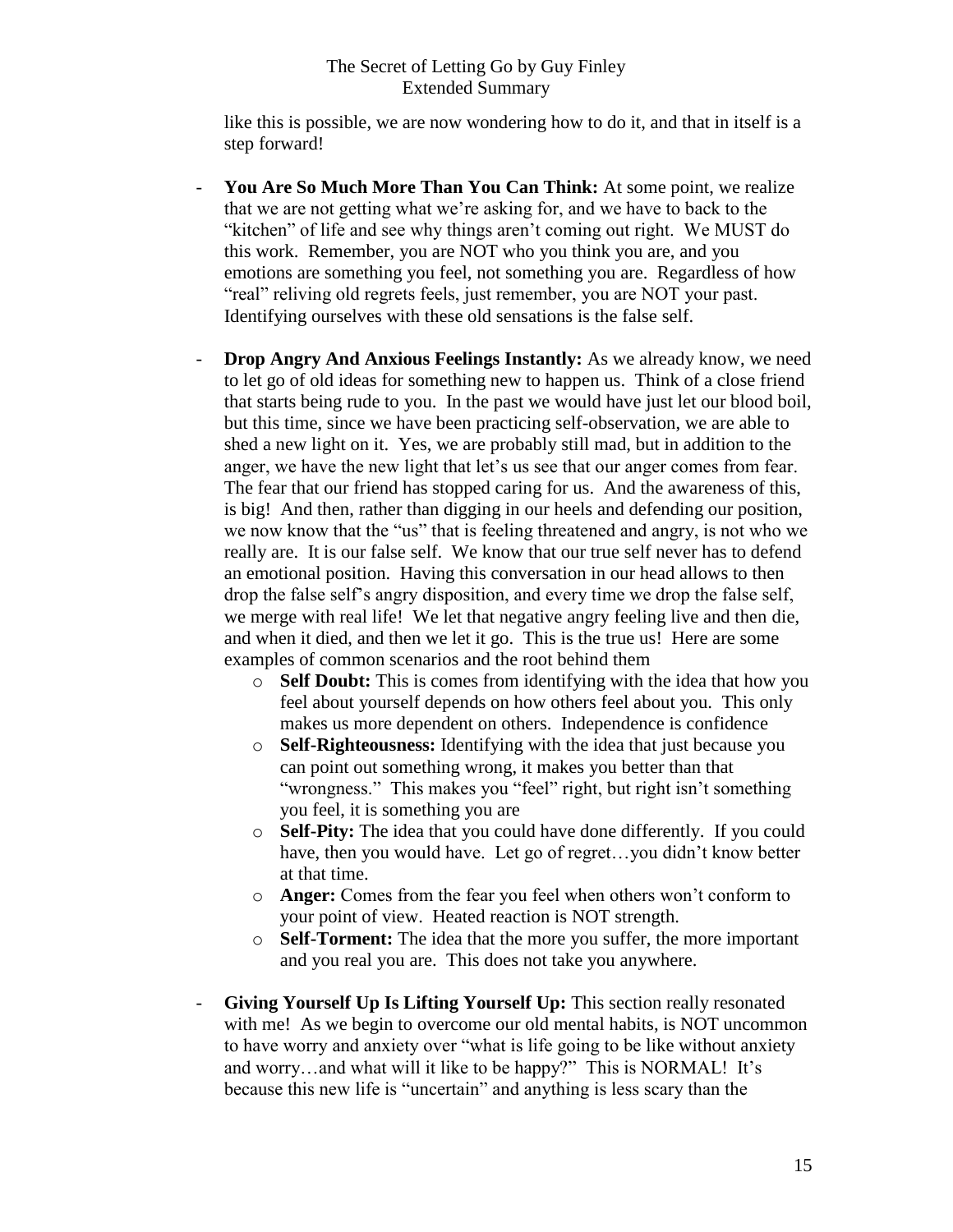unknown. Focus on what the truth is telling you though. Deny the reentrance of the false self. Slowly but surely, the weight of the habitual false self will dissolve, and we will grow lighter and lighter and see that the new life we have been fighting for is our true nature. Every time you're about to dive into the old habits, recognize it, and suspend yourself. DO NOT let the past dictate the direction of the present moment. We are living right now, and we are NOT our thoughts and feelings.

- **How To Live Life On Your Own Terms:** Remember, NOBODY has authority over you. No scowling face, irritated look, or rude tone has the power to make you feel anxious, frightened or angry. However, sometimes we feel like we can live life on our terms, but sometimes we feel as though we cannot. When we do things that we resent doing, but feel compelled to do, it is because we are more concerned with how OTHERS feel about ourselves, than how WE are really feeling. Why do we feel like we need the approval of others? Not only do we feel good when people approve us, but we feel alone and sad when we do not get that approval. BUT, the more we depend on others to confirm who we are, the less real life we have. These inner difficulties only seem deep because the false nature keeps everything stirred up and we cannot see the bottom…just like a murky lake. Working with these "truthful ideas" clears things up. Once things are more clear we can see solutions to problems. You will gain inner confidence when you can consciously refuse to go along with what your weakness wants you to do.

## - **Special Study Section For Lasting Self-Possession:**

- o When you are in a storm, don't blame the weather
- o Real strength always follows after uncovering a root of weakness
- o Don't try to find out who you are, just be yourself
- o If you were doing the right thing with your life, you wouldn't need to convince people you are
- There are two principles of spiritual when living life on your own terms
	- o Release resistance- within yourself and in your relationships with others
	- o Saying NO to the things that are not right for you. This means you will no longer live in the resentment you create by agreeing to do something you don't want to do.
- **Six Reponses To Free You From False Relationships:** Below are 6 things you can say to make sure you are staying true to yourself
	- o I am not going to concern myself with what YOU think should be important in my life
	- o You can do whatever you want with your life, but don't expect me to want the same thing
	- o Don't cry to me about the same mistake you've made more than twice
	- o Don't "share" experiences you don't even want with me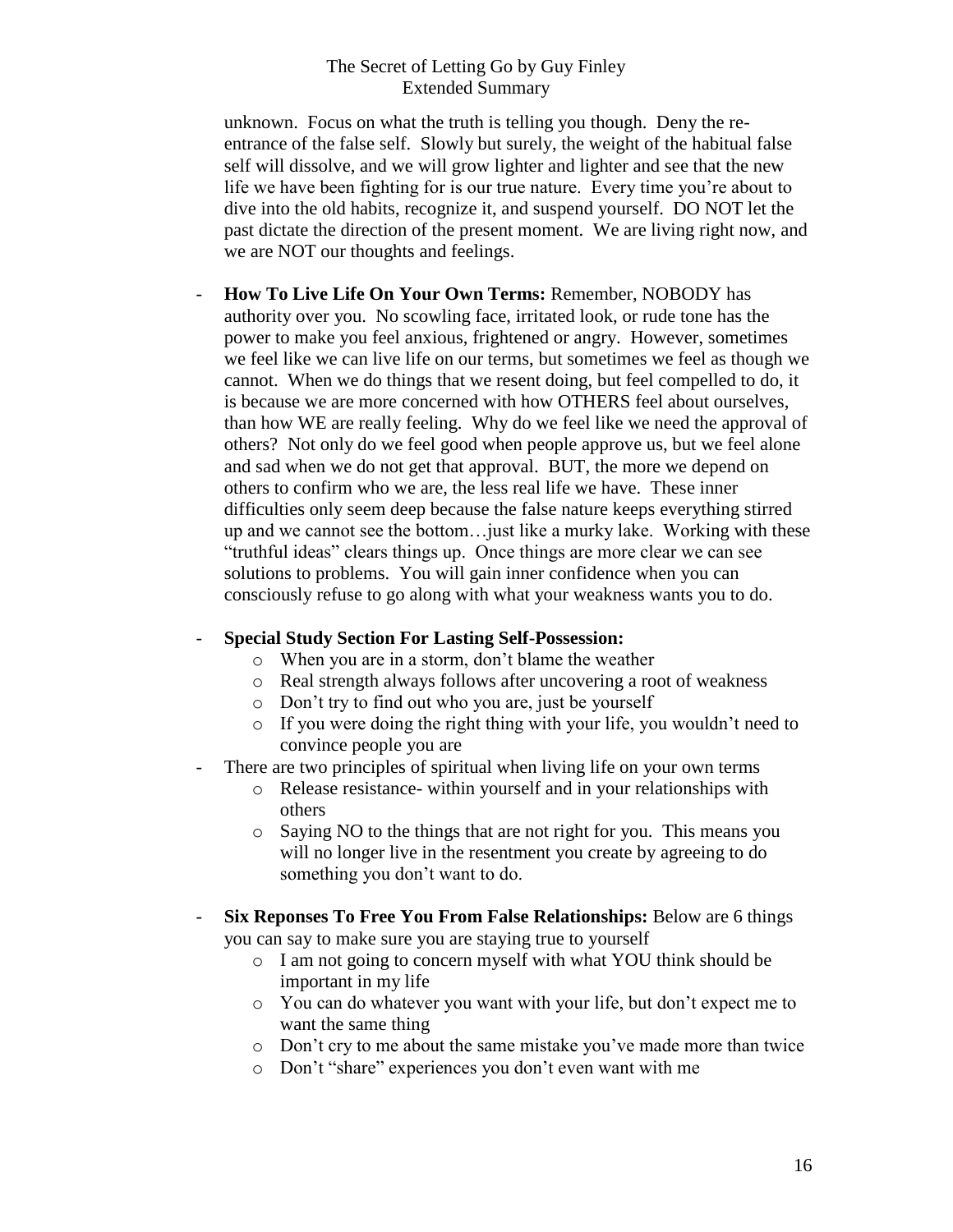- o Don't try to convince me that I need something. If I needed it, I wouldn't need someone to convince me of it
- o You go your way, I go mine. Stop asking me to come your way
- **Ask Yourself This Question and Escape To Freedom:** The question is, "If I am doing what I want to do, how come it hurts me to do it?" There is an evil spell over us, and part of the spell is our denial of its existence at all. The spell is suffering. Anger is a form of suffering. It burns, hurts relationships, causes heartache….yet, when we are angry, it feels so right. Same with anxiety, worry, resentment, doubt, guilt, etc. Why? Because negative emotions FEEL like they have the best intention because they give you a powerful false sense of self. However, the TRUTH, wants you to know it is NEVER in your best interest to suffer, no matter how convincing your false self is. NEVER.
- **Step Up And Away From Punishing Feelings:** Below are 10 powerful statements about suffering
	- o Suffering does NOT prove that you know how to care for yourself and others. It means you haven't seen through our own ideas about caring, or you wouldn't be so careless with yourself
	- o Suffering DOESN'T prove you are right. It proves you don't know right from wrong because you would never take your position of pain to prove a point
	- o Suffering DOESN'T prove you are responsible. It shows you have abandoned self-responsibility or you wouldn't treat yourself so badly.
	- o Suffering DOESN'T prove you are important. It proves that you'd rather feel like a miserable someone than a quiet no one who is quietly happy
	- o Suffering DOESN'T prove you are alone. It proves that you prefer the nature of your unfriendly thoughts isolates you from good things
	- o Suffering DOESN'T prove the world is against you. It proves that you have taken sides which is against everything, including yourself
	- o Suffering DOESN'T prove you are real. It proves that you have latched on to a false self and confused it for the quietness of real living
	- o Suffering DOESN'T prove someone else is wrong. It proves you will to any lengths (including self-destruction) to prove you are right
	- o Suffering DOESN'T prove you are you think you are. It proves you don't know who you really are
	- o Suffering DOESN'T prove you want to stop suffering. It proves that you are afraid of the end of suffering, because you think it means the end of you
- Every time we gain a new insight, we first catch a glimpse of it, as we encounter a challenge. Just like a mountain climber climbing an unknown spot. He just needs to study the slope, not be fooled by the scary discouraging feelings, and then take one step at a time. It's the same for us. We just need to ask ourselves, "Is this what I really want?" We do NOT have to accept any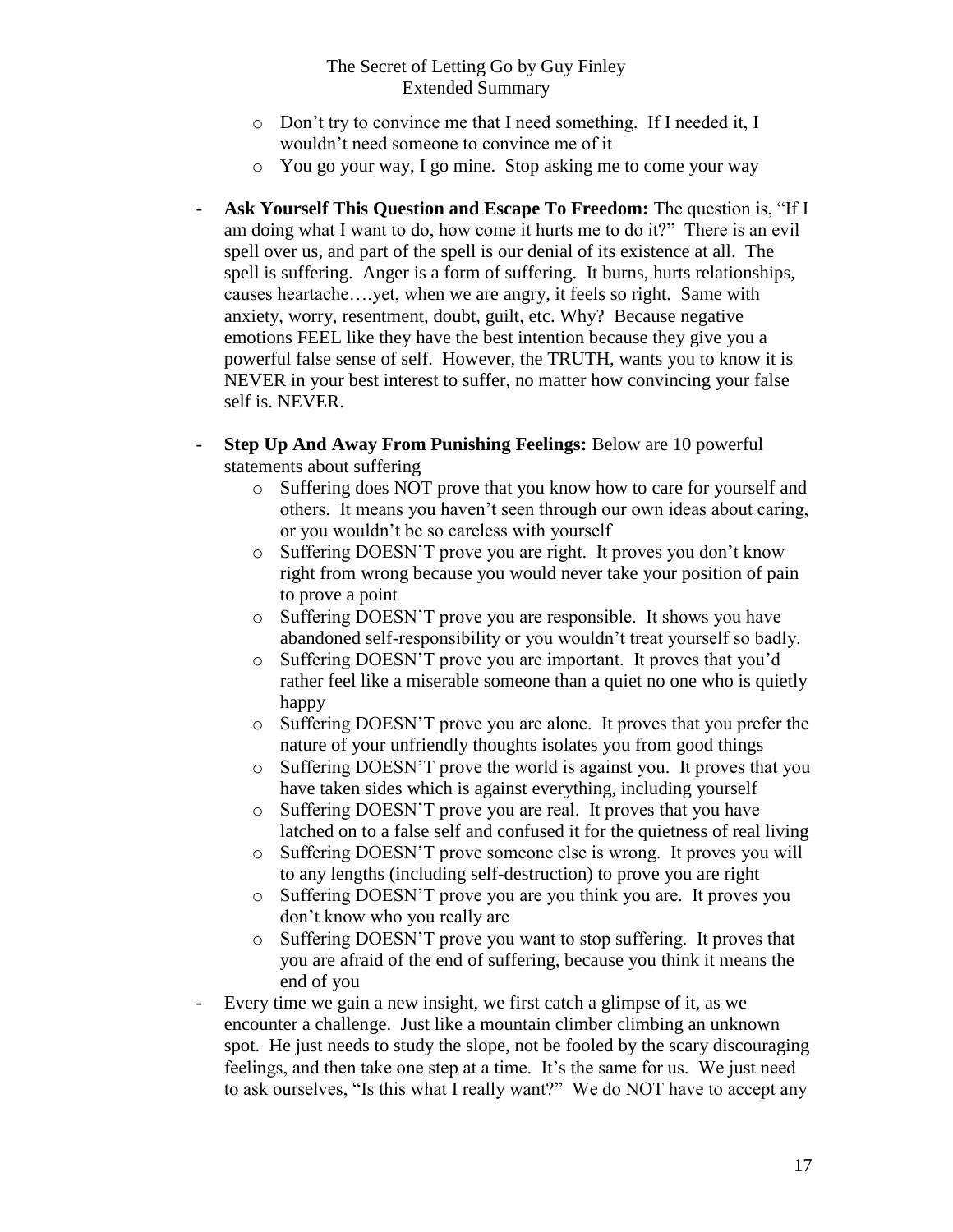condition that compromises our happiness. It is never right to feel wrong, no matter how much you think you deserve it. Feeling one way, and thinking another means to be in conflict. Self-conflict is the only suffering there is. The next time you're feeling bad, stop immediately and say "Is this what I want?" Watch the picture as it unfolds. You will realize that your thoughts convinced you to follow in their direction of darkness, and then YOU are the one that ends up feeling bad. This is self-betrayal. You do not have to accept any condition that compromises your happiness. The better you get at stopping saying, "you are not what I want" the more you will realize that suffering is stupid and never justified, and the stronger your self-unity will be come.

- **Make It All The Way Home To Your True Self:** Stop worrying about who you think you should be and start being who you are. How? Stop TELLING yourself who you should be and start listening for a new kind of voice that is calling you. It will show where to find your true self. Be brave enough to walk away from the familiar (even though useless, destructive, etc.), and listen to your true identity calling you. Only when you know who you are NOT will you find out who you are. Listen. Don't be afraid of open spaces. Seek truth, not security and you will find yourself.

**Chapter 7: Let Go And Let Higher Life Forces Succeed For You:** Think of yourself as a tiny blade of grass that has somehow found its way to break through the concrete of a sidewalk or parking lot into the fresh air and sunlight. We get so easily discouraged by our inner darkness, and it only grows worse each time we fail to free ourselves. We need to learn to fight correctly and know what is true and what is false within ourselves. Ultimately, we must learn to cooperate with the higher lawns that rule self-freedom. Like the blade of grass, it must fight through darkness if it wants to survive and reach the sunlight…we must do the same. Seeing the truth is the first step of this journey into the lightness. Don't wonder if it can be done, just prove it to yourself.

- **Crash Through Self-Confining Thoughts:** Teachings of truth provide encouragement and help us succeed with walking away from our old nature. It's like a piece of metal that has been laying around, until one day a workman picks it up and starts hammering it. The metal freaks out, until it realizes it is being transformed into something beautiful. The willingness to endure inner change enables to see what is beyond our current level. Our willingness to just keep going will help us get past our current life level. Quitting is the option we think of when have an incomplete understanding of the situation. If we knew the whole picture, we would never think to quit. Self-understanding can help us persevere when self-insistence cannot. Through self-studies, we KNOW that the false self must find a way to convince us that its world is the only world. The false self will always try to scare you from anything knew, and convince you that they are your own thoughts. The only way the false self can win, is if it can convince you that you've lost. The false self is made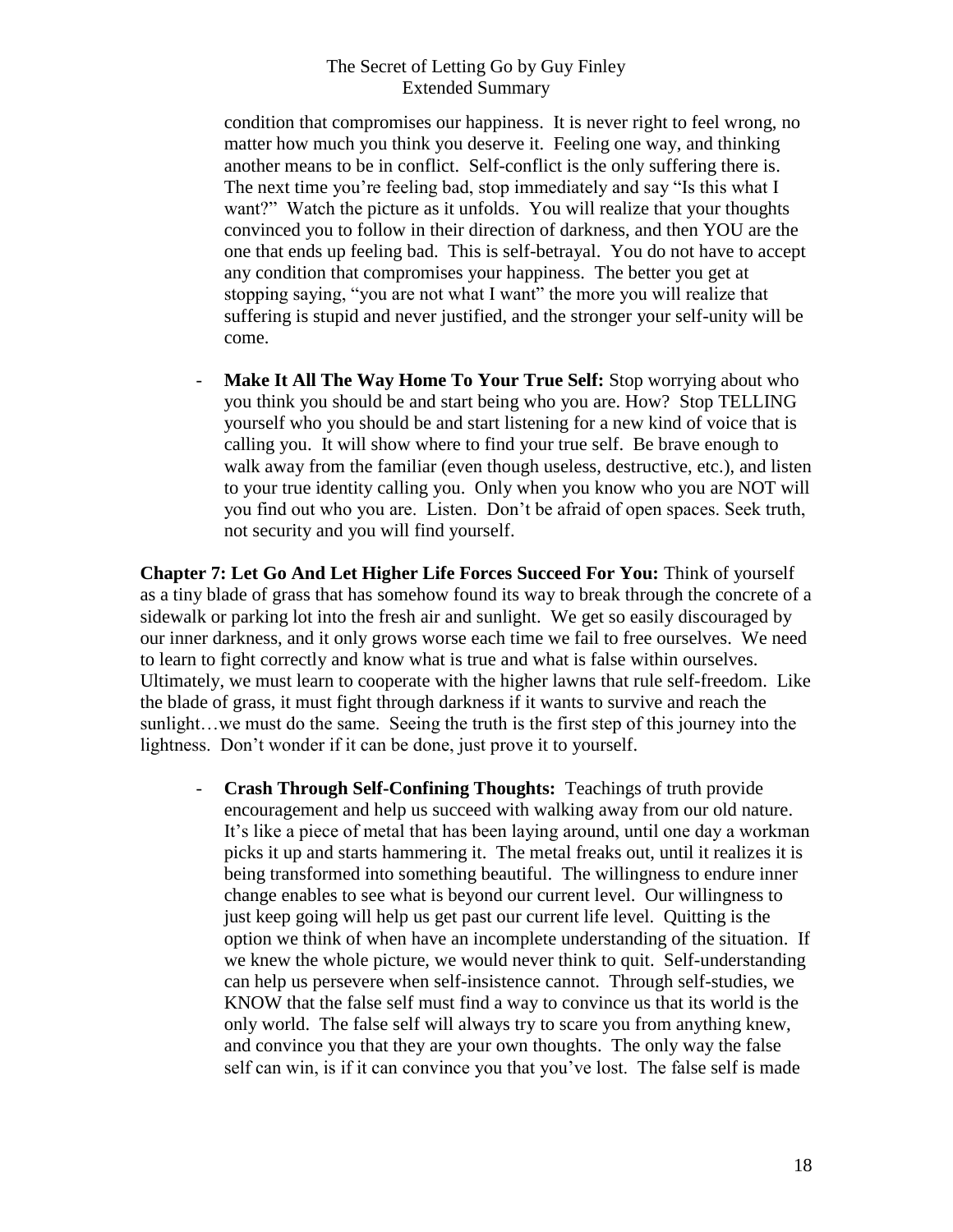up of dusty memories, conditioned beliefs, habitual associations, ancient fears, recurring doubts, familiar pleasures. The false self is NOT really alive.

- **Let The World Inside Of You Go By:** Think of yourself on a scary haunted house ride. This is like your journey to your true self. You don't have to be brave, but you just have to get through the ride…it WILL end. Just trust the process. Every effort you make to grow yourself will be met with negative thoughts and feelings that will point out why this CANNOT be done. These inner voices "act" like they your best interest in mind. THEY DON'T. These are the voices of the false self. Just keep persisting with your wish to know the truth, and eventually these reactions will reveal themselves as the pieces of fear they have always been. With this higher knowledge, you don't have to do anything else. Just listen to the voice of truth…Just stay in the car of the haunted house ride. Inner progress is not measured by what you do with the scary thoughts and feelings, but by how well you understand this instruction: There is nothing that needs to be done with any dark state, except that you stay awake and watchful.
- This Higher Instruction Will Take You Beyond Yourself: We need to learn to walk away from the "mental how" into the "spiritual now." Remember, the thought is NOT the thing. We cannot think ourselves outside of ourselves. There will be times when it seems like there is no way out. The false self WANTS you to feel like that. The truth has better information… Each time you reach the inner point of self-uncertainty where you know you have to take a step forward, but you don't know how…just DO IT. Just take the step forward. It will feel like you are stepping into darkness of uncertainty, but nothing bad will happen. This bold move thrusts you into the spiritual Now, and that moment will teach you what you need to know. If you do your part and just take that step forward when you are uncertain, the truth will take care of the rest.
	- o **Mental How:** we fear what we cant understand; **Spiritual Now:** we understand fear is a mental mistake
	- o **Mental How:** we seek answers for tormenting questions; **Spiritual Now:** we understand that torment is unintelligent and drop the questions
	- o **Mental How:** we look to the past to guide us to the future; **Spiritual Now:** there is freedom from the past, no thought for tomorrow, because we live fully in a painless present
	- o **Mental How:** we don't want to admit when we are wrong; **Spiritual Now:** we are free from the punishing need to pretend we are always right
	- o **Mental Now:** we spend time looking at the past with regret; **Spiritual Now:** the past exists for practical purposes, but not for a source of pain or problems.
- **A Special Summary To Help Shatter Self-Limitation:**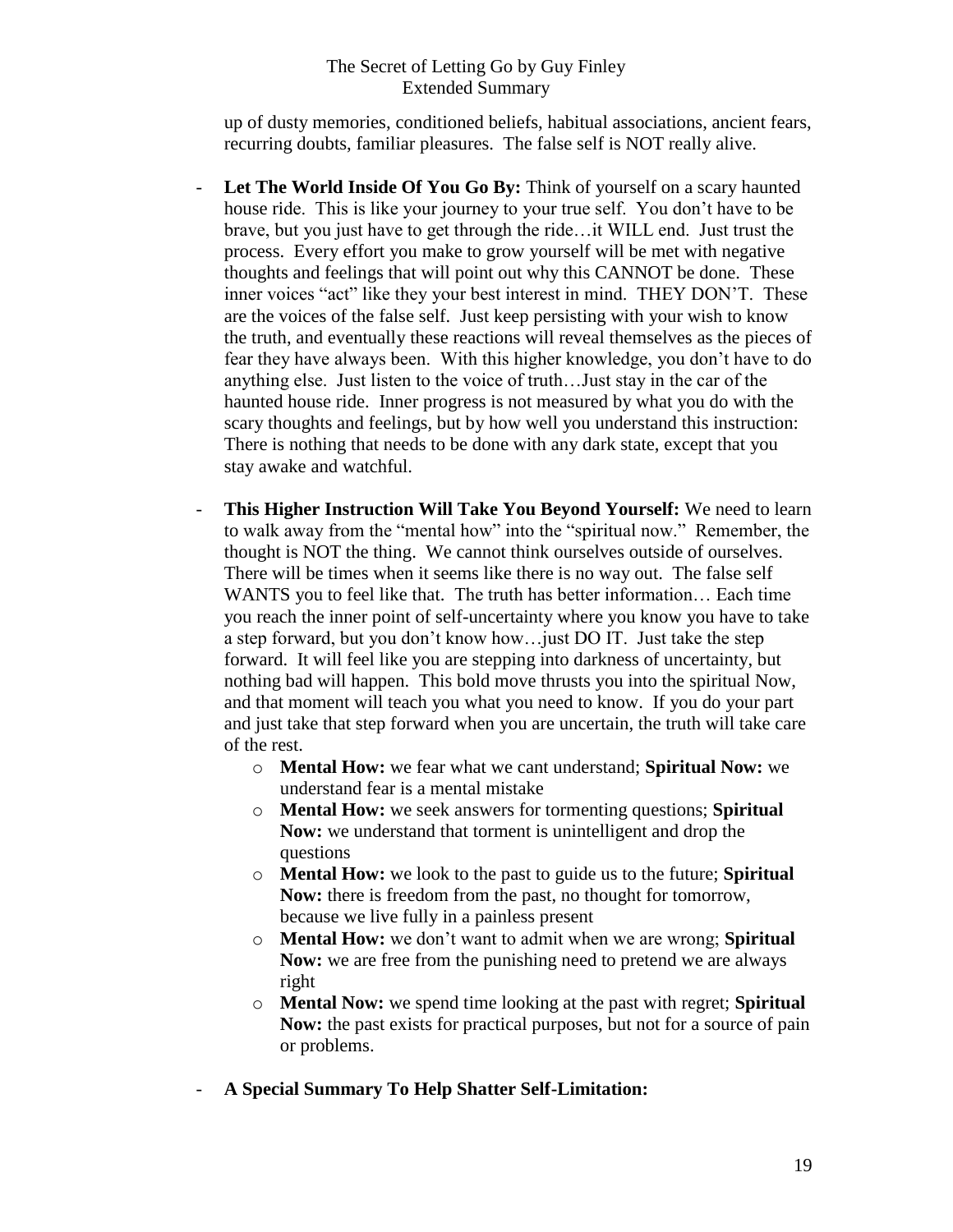- o Nothing stands between you and permanent happiness
- o Don't ask how, let Now show you
- o The spiritual Now is an unthinkable action
- o When traveling the inner roads, your arrival in the new world outside yourself, is a departure from the old one
- o The clearer it becomes that you cant help yourself escape yourself, the freer you become
- o You can arrive outside of yourself as quickly as you are willing to be taken there
- o The only path to self-success is the next step
- o Add daily sweetness to the journey by working to shorten the distance between the mental now and spiritual How (moment by moment)
- o No one else can help you get outside of yourself
- o Real success is not measured by what you are driven to achieve, but what you can quietly understand.
- **Detect And Reject Psychic Intruders:** Often times one minute we are feeling on top of the world, and the next we carrying the weight of the world on our back. These are intruders!! These intruding thoughts get in when we are unable to recognize the difference between inner friend and inner foe.
- **The Return Of The Absent Nobleman:** This section was a quick short story to explain the following lesson below.
- **How To Distinguish Invited Guests From Unwanted Intruders:** Use the follow descriptions below to help deciphers which thoughts are inner friends or inner foes
	- o **Invited Guests (Inner friends):** announce their arrival, know their own place, act pleasant and polite, help when they can, keep calm, consider others, remain gracious, leave quietly, leave you feeling pleased about their presence
	- o **Unwanted Intruders (Inner foes):** disguise their arrival, think they should have more than what is offered, create a disturbance, take advantage of a situation, have an uncomfortable edge, insist that everyone serve their wants, constantly complain that nothing is right, steal, make you realize you are better off alone
- Remember! No unwanted mental or emotional pain is authorized to dwell within you. If you are suffering, it is because you have mistaken an inner foe for a friend. Your ability to tell the difference will give you the power you need to keep your mind safe from rude intruders.
- **Experience The Miracle of Self-Completion:** After years of habit, we have come to feel that these ups and downs in our emotional states is part of life. Well, it's not. Give yourself to be dissatisfied with your current life level. Once it becomes clear you are dissatisfied, the sooner you will welcome the possibility of a new life. Anger, disappointment, and frustration are only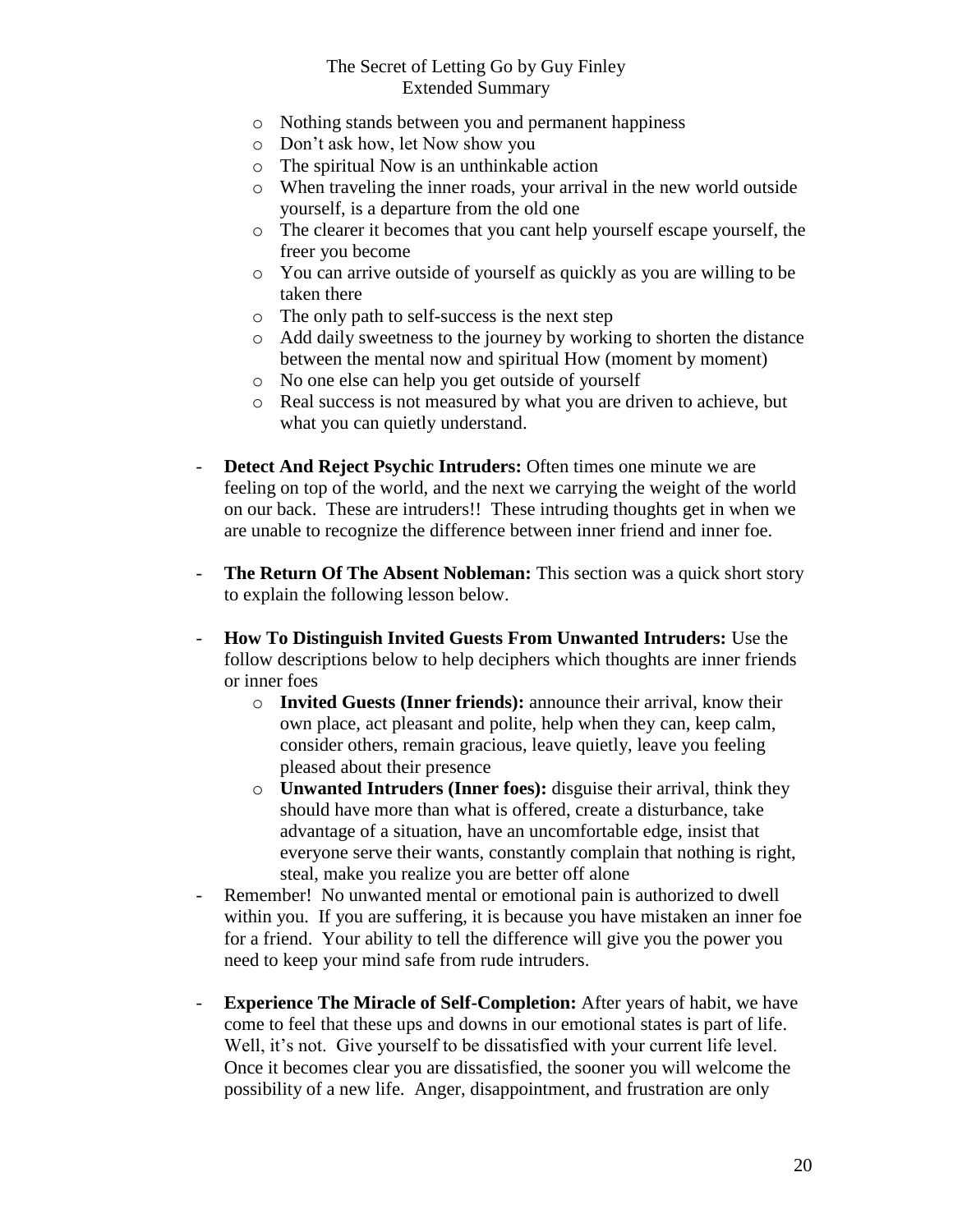sensations. These habitual thoughts only appear to take you somewhere, but they take you nowhere. Since you are no longer identifying with this limited world of ups and downs, you start to become aware of a totally new kind of inner world. You will feel this calm higher life calling you.

- **The Way Out Is Safe:** During our journey there will 100% be times that we have to brave through dark, difficult and unknown territories. Just like a covered wagon, the wagon master represents your higher intuition, which knows you must continue through resistance or reluctance to get where you need to go. You cannot go above or around your scary problems, you must go through them. In this example of the covered wagon on a journey, the head scout represents the part of you that must pull everyone together to make it through the struggles. The head scout has doubts and fears, but leads everyone through anyways. Our own inner lives are constant journey of knowing what we need do, and actually doing it. They are two different things, and actually doing it can be difficult…especially when going off the beaten path. We tend to think that the blockages, difficulties and cruel relationships are outside of us, when really, each terrifying mountain pass filled with unknown scariness is an inner affair. And the inner journey cannot hurt you.
- **Assurances For Travelers On The Way:** In a story, a character Arjuna aspires for higher life, but must first face an impending conflict with difficult trials. Lord Krishna tells Arjuna that nothing can bring harm to his true self…not arrows, slings or any weapon. "No heart that holds the right desire can tread the road of loss." The same goes for us! We must persist in walking away from who we have been. Nothing real stands between us and the life we've dreamed of, as long as we are willing to let the light within us lead the way.
- **The Ten Traits Of The True Spiritual Warrior:** We succeed in life when we can walk away from any challenge with a measure of more selfunderstanding than we took into it. Below are 10 traits of a true spiritual warrior:
	- o a true spiritual warriors knows that her only enemy she has is what she has not shed light on within herself, so she never postpones a battle that must be fought
	- o A true spiritual warrior never forgets she has no spiritual enemy apart from forgetting the above
	- o A true spiritual warrior starts life over, and over again
	- o A true spiritual warrior works every day, every moment to sharpen her battle skills
	- o A true spiritual warrior leads by example, no matter the cost
	- o A true spiritual warrior makes it her aim to never burden another human being with her own pain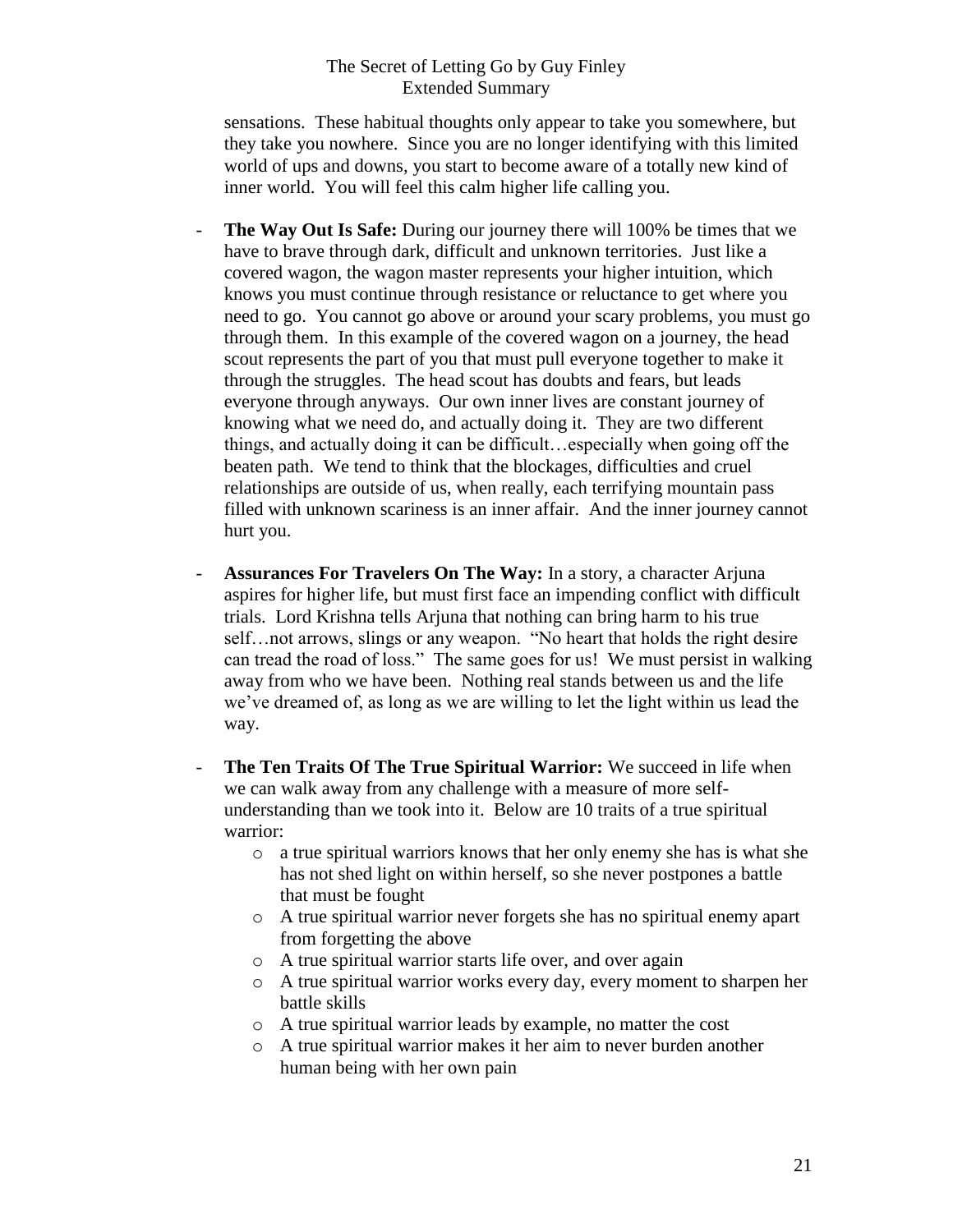- o A true spiritual warrior is not afraid to look at what she doesn't want to see
- o A true spiritual warrior commits herself to her best choice, and knows that to live in conflict over what is or is not her best, is irresponsible
- o A true spiritual warrior never fears feelings of helplessness, because she knows that such states will bring new power
- o A true spiritual warrior knows the path of spiritual liberation she has chosen must lead her to one encounter after another with conditions that always seem greater than she is.

**Chapter 8: Dare To Let Go And Live As You Please:** A problem is willing to be solved as long as we remember who is the boss…and the boss is the problem…not the solution seeker! The only difference between a problem and a solution is that people understand the solution. Solutions only involve a change in perception…because the solution existed all along. Our challenge is to not master the problem, but make the problem give birth to its solution. What would you rather do? Temporarily subdue a personal problem knowing it will re-surface again, or let go of it altogether by seeing its actual cause. Real problems, are rarely what we think they are…no matter how they appear. This is what we usually think…. We think the problem is that it's hard to be our own person because there are outside circumstances that compromise us. Then our solution is asserting ourselves to protect ourselves. This then leads to a life of constant conflict because we spend way too much time comparing what we stand to gain against what we stand to lose. However, the ACTUAL problem is that something inside of us is sending a message that we should just give up because the chances against are not great.

- **Your Ultimate Victory Over Harmful Inner Voices:** We must accept that we have been "invaded" by the false self without even knowing it. It is always telling us to play it safe to assure psychological security, and we wrongly believe this. We believe that these warnings are protecting us from the daily attacks we encounter, when in reality…the inner warnings ARE the ONLY attacks. To remove these "intruders" you have to be willing to investigate and reveal the inner operations of the false self. The clearer it becomes that your only problem is your bad inner company, the sooner you'll move forward and start living alone inwardly. Our false self's biggest fear is that they will have no one to talk to…and that is our ultimate victory over them. Start right now by living alone with yourself. If you persist with this watchfulness, then one day living "alone" won't frighten you because the dark thoughts wont be there to tell you how lonely you feel.
- **Clear This Obstacle And Climb To True Independence:** Real selfindependence is the fruit of an awakened inner light, and just like fruit on a tree, our self-independence needs to develop and follow a certain order of natural events to become ready. Self-realization is one of the things that leads to winning your life back. There will be challenges along the way and every dark uncertain step is a challenge, but then after you take that step comes the reward and relief that you cannot fall. Step by step you walk to your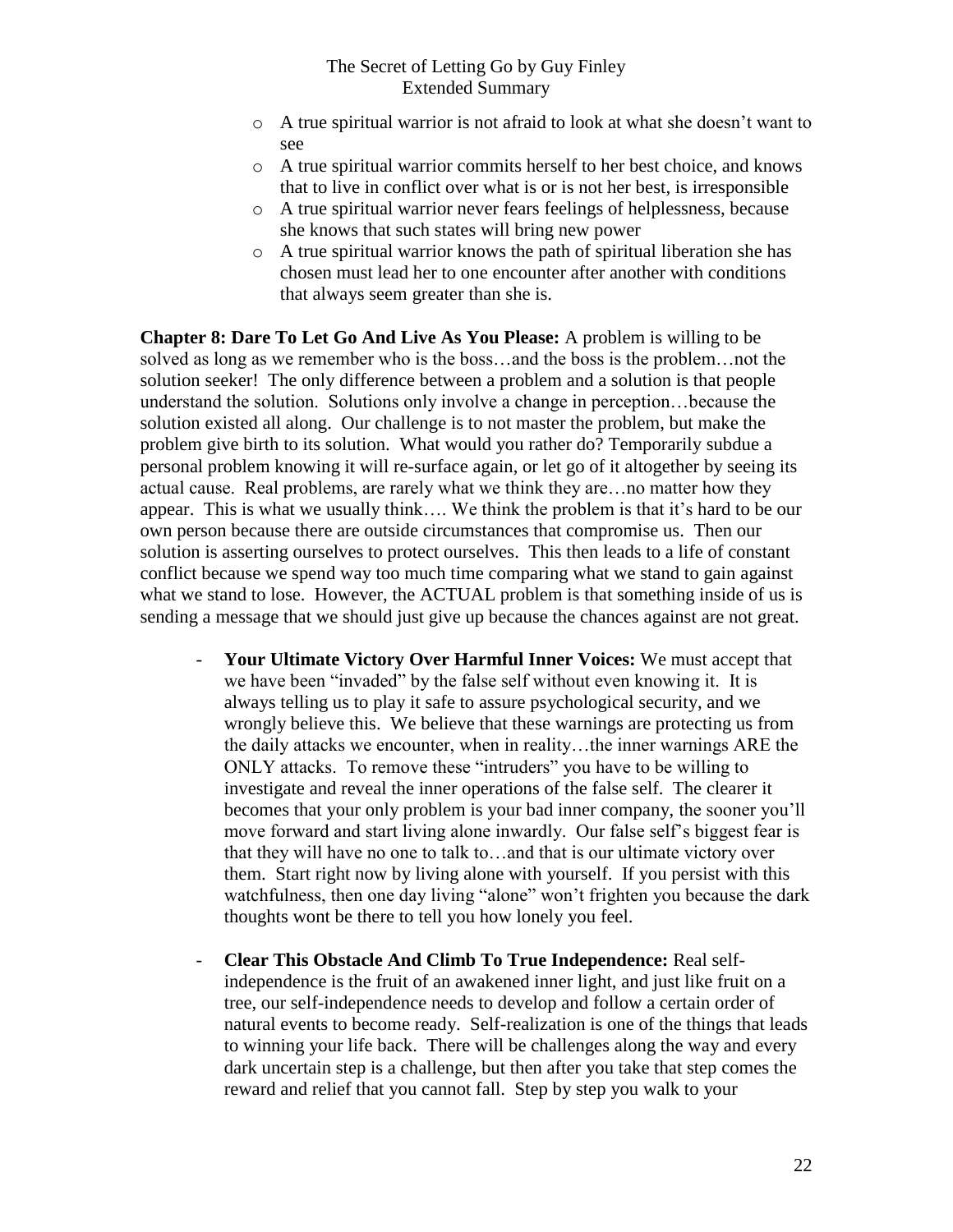independence. There will of course be some challenges more difficult than others, so the more light we can shed on these challenges, the smoother the journey will be. If it ever seems like the truth is not leading you in the right direction, it is because you are trying to bring something with you that cannot be part of your high life, and you need to let it go. One major obstacle is our reluctance to see that the actual human condition is far worse than we ever imagined. Be ok with seeing through people and seeing their faults. Do not feel guilty for seeing badness in other…this guilty feeling is just the trick of the false self. It is important to be able to see things for how they are. You would never see a shark and pretend it's a dolphin, so don't do that with people. Also, depending on others for psychological well-being is an accident waiting to happen. Don't be scared of the understanding that there is no one for you to count on…you are on the verge of discovering a whole new level of unshakable independence that few people will ever come to realize.

**Start Soaring Above Yourself:** Just like a baby eagle, we need to learn how to use our wings. Living under the defeatist directions of the false self, we wrongly believe that we need someone else to take us to our independence and safety. But whenever one tries to fly for two, there will be a crash. It isn't in another's power to do what you must do for yourself. Stop looking for what you hope to see in others, and starting seeing what you need to see to help set you free. The clearer the vision becomes, the sooner you will be forced out of the nest into the air where you belong.

## - **Higher Hints For Taking Charge Of Yourself:**

- o When you understand that no one really knows who THEY are, you'll stop looking for them to tell you who YOU are.
- o Neither the approval nor disapproval from others makes any difference in the quality of your life
- o People who you to be who they want to please themselves. But just be yourself and please YOURself.
- o Why do you want approval from those who don't even approve of themselves?
- o One way to avoid unpleasant conversation is to stop talking to yourself
- o If you don't leap, you'll never know what it's like to fly
- o If you are headed for the mountaintop, then why do you care what the people in the valley are doing?
- **Let Go Of These Secret Life-Draining Demands:** Our self-generated demands are what give rise to all of the worldly demands
	- o **Examples of self-demands:** Be rich, famous and slim, Be important, Be wise in all topics, Be source of strength to the less fortunate
	- o **Example of worldly demands:** Look at life like a race to win, Excuse rude behavior, Conform to social mandates, Compromise whatever is necessary to succeed.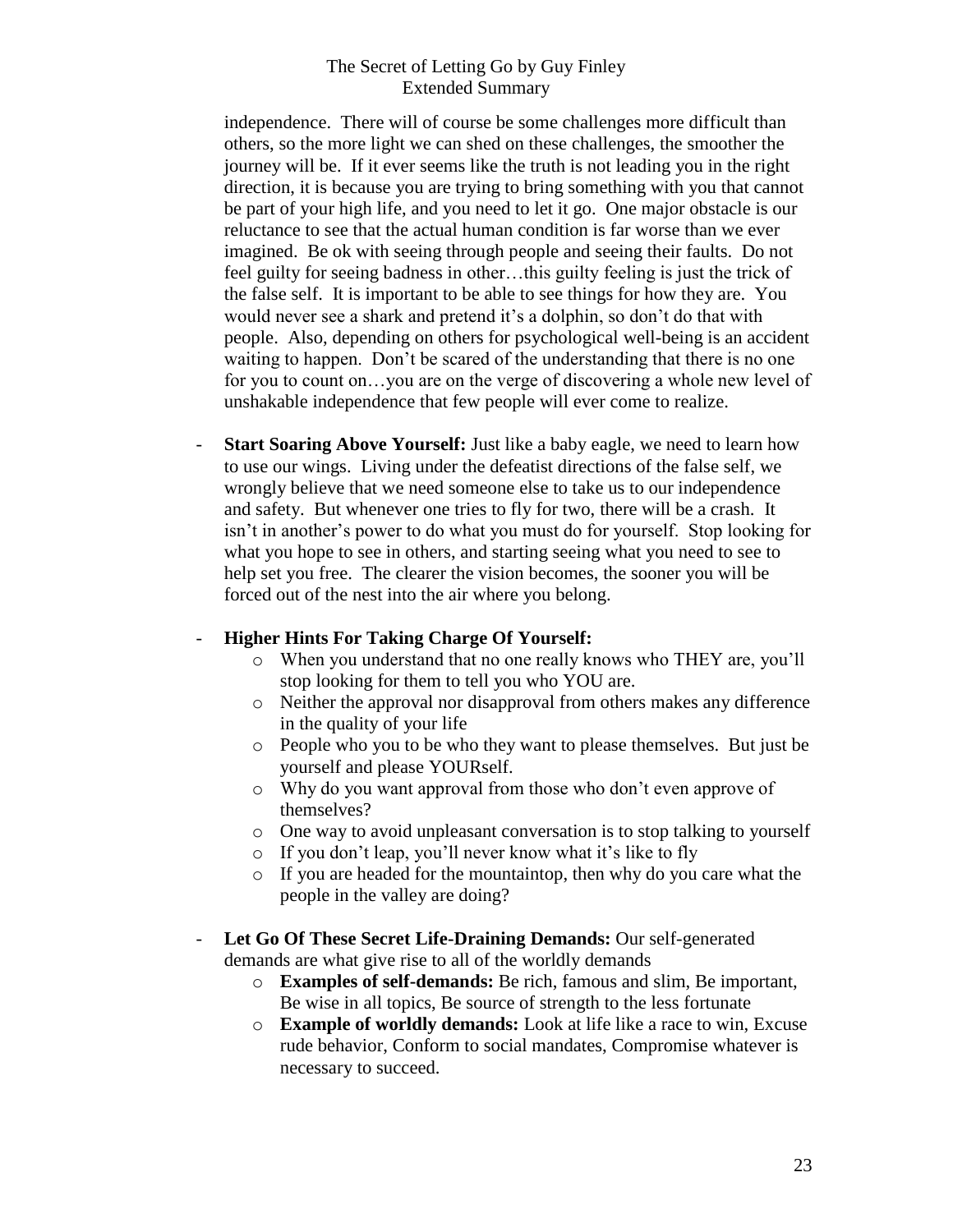- **Freedom To Answer The World The Way You Want:** Our inner and outer crimes will take place in the dark long before they express themselves in daylight. Trying to live up to the person you identify as a "better person" doesn't make you better…it just makes you bitter towards anything and anyone that threatens this picture. You diminish the demand of self-pictures by learning to see through them, which includes understanding how these pictures came to be formed in the first place. One of the main reasons we pain pictures of ourselves is because we subconsciously fear that somewhere within us dwells darkness. So we create a super self that we strive to be. The problem with the super self is that its only real strength is the ability to make us feel bad for being so weak! Let the light fight for you. It's the only way to succeed the battle….No matter what, let is show you that the inner is just as much a self-picture as the super self. We are also, subconsciously resentful of what we feel compelled to do. You are not here on earth to live up to anyone's expectations—INCLUDING YOURS. You don't need to ever answer to a demand that causes you pain or asks you sacrifice your integrity.
- **Walk Lightly Through Life:** It's not our life that will change, but our view of life. Without the burden of carrying all of the extra weight, we start to see life as a wonderful place, rather than a task to go through. Once you start making yourself miserable for not being where you want to be, you'll be happy exactly where you are. "The truth is, you don't need to be who you think you have to be. Therefore, you don't have to carry around those things through life you think you need to make you that person."

## - **Keys For Living Lightly:**

- o Real life is intended to be inner-acted, not outer-directed
- o Only wrongness needs to check with itself if it's right
- o You can have a relationship with something you don't understand, but it will always be on that relationship's terms
- o To soar more, see more
- o Stop trying to act kindly and dare to be more awake, for the kindest act of all is to help another see through the hoax of unhappiness
- o As long as you act as though your life depends on anything temporal, it does
- o Your secret strength knows that your secret weakness isn't yours at all
- o False life is exhausting; real life is inexhaustible
- o Any confidence you have based on something outside yourself is also the basis of self doubt
- o If you allow other to tell you where you are going, then you must depend on them to tell you what you need for your journey.

**Chapter 9: Contact With The Secret Self:** Letting go of you think you are and making contact with the "Secret Self" are the same thing. The secret self is the source of love and wisdom, perfect potential, beyond limitation of any kind. The secret self is a sacred nature within that wants to reveal itself. The whole book up until this point has been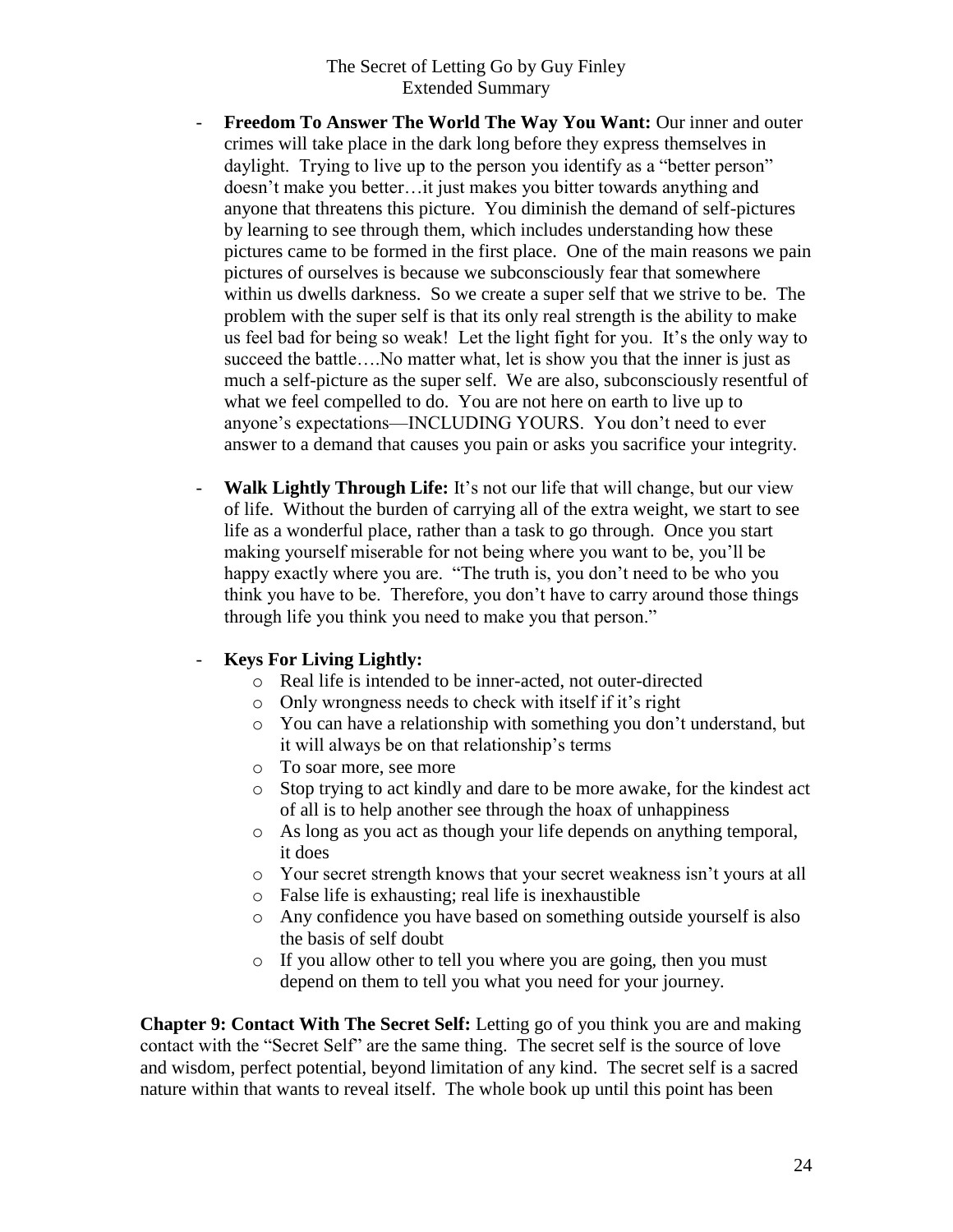leading us to make contact with the secret self. Learning to let go of our own constant mental chattering prepares us for the entrance of the secret self. And when we finally would rather listen for its coming than to our own internal talking, the secret self will make its appearance.

- **You Can Reach Whatever Your Are Willing To Receive:** One of the biggest mistakes we make when learning to let go is listening to our own conclusions. The truth is trying to teach us that the limit of our current lifelevel is NOT the limit of life's possibilities. We need to realize that, what is possible for us to become changes, when we figure out that it is impossible for us to continue the way we are. The secret self will make contact when an individual has prepared for its entrance. We cannot reach out to it ourselves. There is no greater power for inviting the secret self into your life than the willingness to be receptive.
- **Hearing The Song Of The Secret Self:** If we aren't "aware" of what we are listening to, then we are hearing without even knowing what we are receiving. This self-unawareness leads to countless uncomfortable moments. (E.g. We think someone else is thinking about us negatively. We then react defensively, which creates isolation and fear). However, had we known that we were "receiving" was a self-produced, self-defeating though, we would have just disregarded it as nonsense. The secret self is the foundation of all that is good, kind, wise, love, and is always sending out its cosmic strength and silent wisdom. Our task isn't to reach for it, but to allow it to reach us by receiving its healing influences. Before we can receive the gifts from the secret self, we have to remove the obstacles that allow its entrance. The first step of being receptive is to notice where we are NOT. Higher receptivity requires us to see where have subconsciously allowed disruptive negativity to occupy our mind and hearts. The secret self will allow us to detect any slightest mistune in our lives, like an orchestra leader can detect a mistuned instrument. Allow yourself to start listening to yourself more and more every day. Don't worry if you feel strained or sad, just keep listening and stay receptive. Your false self will want you turn these inner false sad notes into a sad song, but DON'T. Just stay silent and keep listening. Let the negative thoughts remain where they are, which is the fact that you are aware they are out of place. You awareness of their "out of placeness" is coming to you from the secret self.
- **The Kingdom Of The Secret Self:** "It is the common man who measures himself by the things that pass through his life, for it is only the common man who judges his own value according to what his life accidentally awards or denies. Your brightness is that of a king, but today you have acted quite common." This essentially means that we should not measure our happiness based on anything outside of us…whether or circumstances are good or bad. Our brightness allows us to see that "a true king is never concerned what his subjects bring him whether bags of silver or bags of straw, because he knows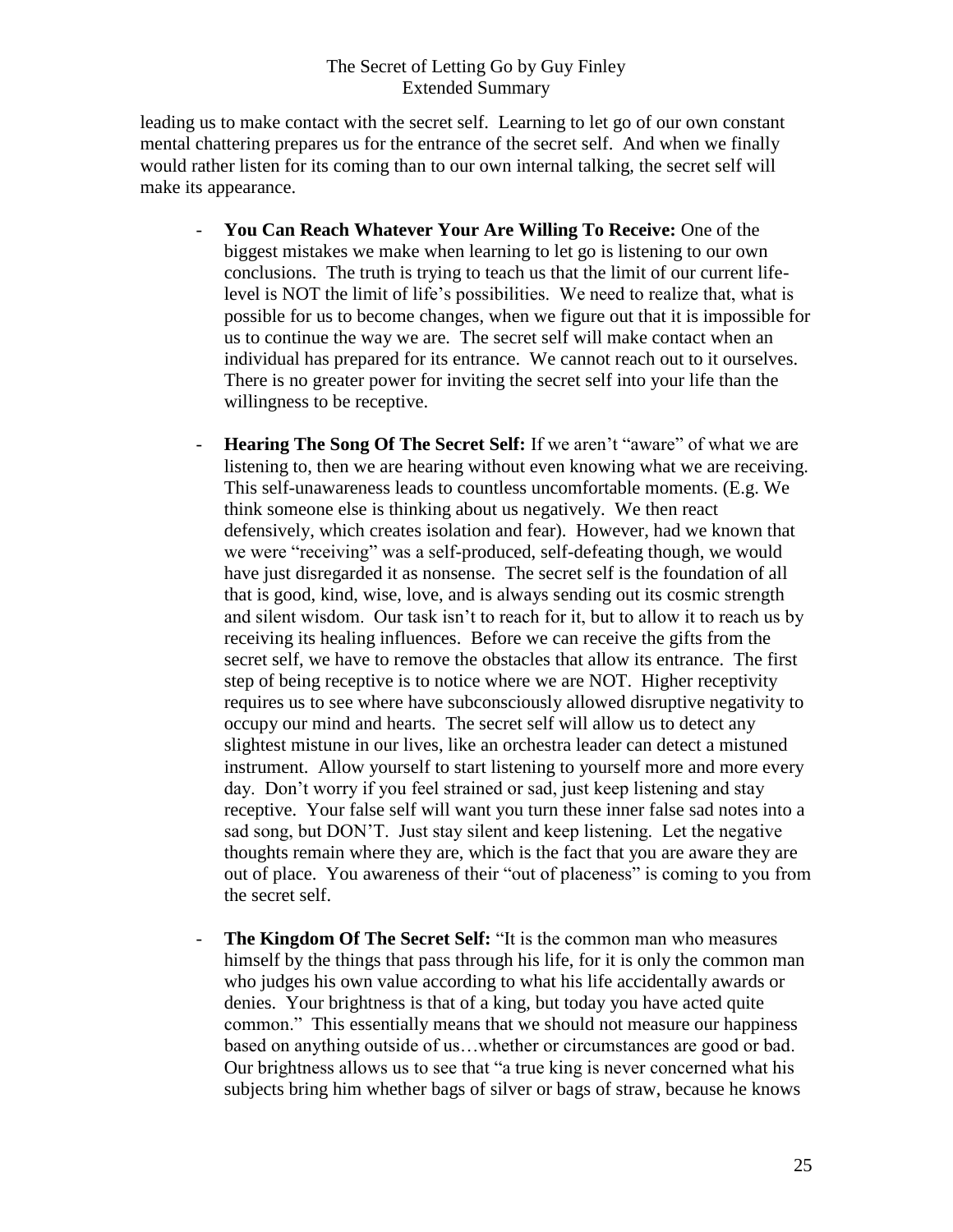he possesses the entire kingdom. Everything is yours, it always has been." Think of yourself as the king of your own kingdom of life. No matter what outside factor life brings you, you know that life is yours, and these things do not affect you. Every time you refuse to be captured by the "common" you receive a piece of the kingdom. Life will bring what it brings, receive it with no concern for what it may think of you. Life is not trying to tell you anything about YOU…it is trying to tell you about IT, and the vastness of is riches that already belong to you. You already possess everything you need, it just doesn't feel like this because we are taught to cling to individual things. Let of clinging thoughts and feelings…let them pass through you. Your willingness to allow life to pass through will bring awareness that there really is no difference between you and life.

- **This Brand New Action Leads To The Wonderful Way:** Discouragement is the false self's most power deception. RECOGNIZE THIS! Discouragement is just one big trick. Don't fall for it! Every time you feel discouraged, just start by being aware that it is the false self playing a trick on you. Discouragement's only strength is its ability to deceive us. Do not wait for your outside circumstances to change before you start working on yourself (getting a new job, new relationship, etc. etc.). Start working on your inner self now, and then your outside conditions will actually start to change. By waking up what seems to be blocking us, and just standing there face first with the wish to move forward, and refusal to go back, you have placed yourself right where the truth can begin to work on you. There will be many times in our journey where to put the truth first means we will have to admit where we haven't been truthful with ourselves. And remember, every time you detect a step in the wrong direction and then refuse to go, that IS a step in the right direction. You have the right to live without being compromised by any negative state. Fear, anxiety, worry, hatred, doubt and despair give us trouble because they live in the dark of us….but only because we live in the dark about them.

#### - **The Bill Of Lights:**

- o You have the light to detect, dismiss and transcend the limiting influences of painful negative states such as doubt, worry, hatred, anger, fear
- o You have the light to do your unique part in perfecting any moment within which you are willing to come awake to yourself
- o You have the light to help each person you meet realize that he has the right to live within and from the same Bill of Lights that you do
- o You have the light to live in a peaceful world within yourself that is spontaneously creative and quietly confident at all times
- o You have the light to act with compassion towards all other beings, regardless of how challenging your personal circumstances may be in any given moment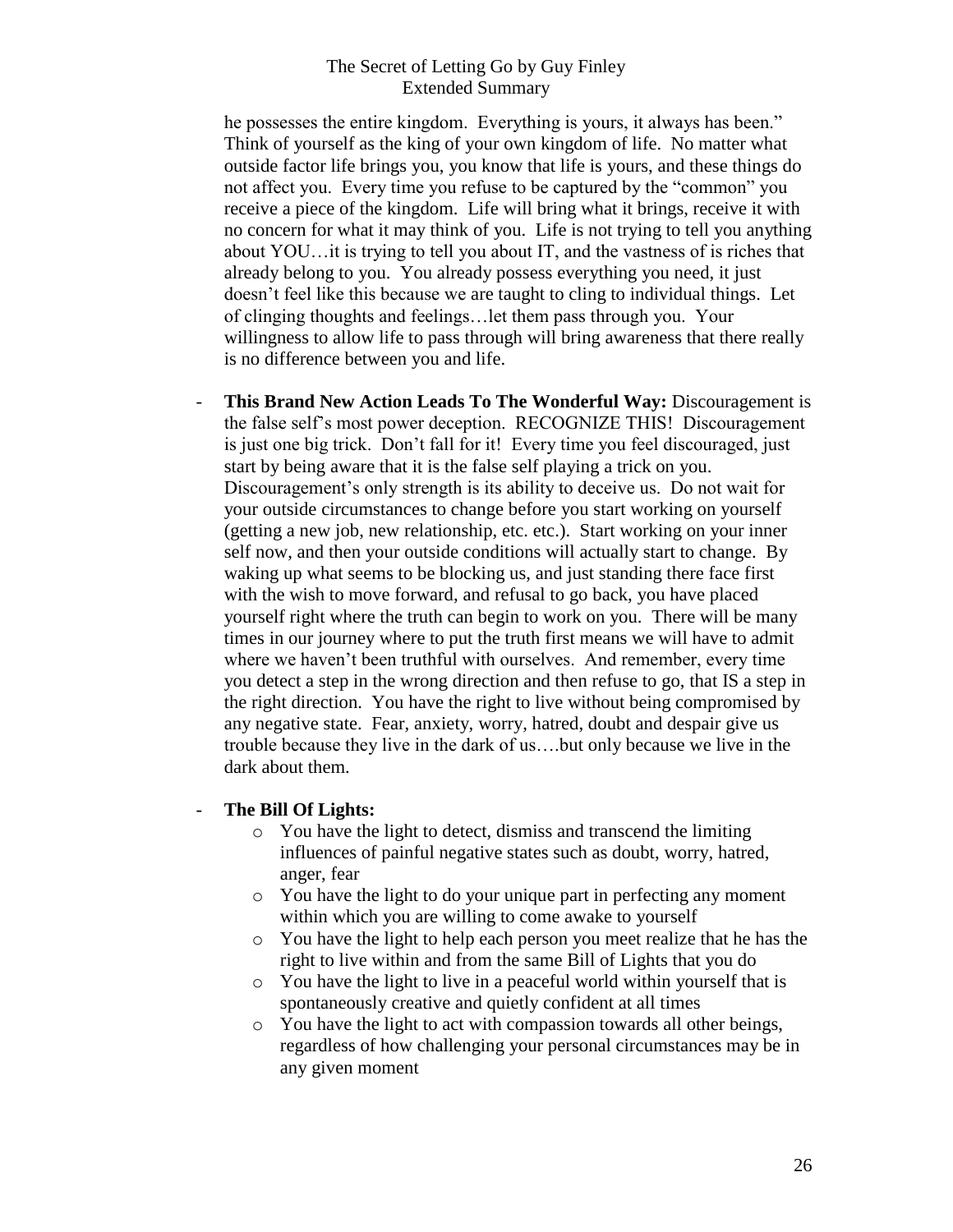- o You have the light to always remember that the goodness responsible for your creation wants only what is true and good for you.
- o You have the light to realize all things pass except for that lighting living within you whose eternal presence alone it becomes possible to see the soul-consoling beauty of this truth.
- **Follow These Fifty Secrets All The Way Home:** Every time we make to another safe higher point, we realize it's not that we have SO much more personal power, but it's that we have let go of SO much deep-rooted false beliefs and habits and patterns…and the false continues to get washed away. **See These Truths**
	- **1.** You are always right where you need to be to take the next step beyond yourself.
	- **2.** Spiritual development is an equal opportunity for all.
	- **3.** Living in inner darkness, there are only two choices: the wrong one or the lucky one
	- **4.** See the upset not as an exterior circumstance to be remedied, but rather an interior condition to be understood.
	- **5.** All psychological conclusions are fossilized assumptions of the false self.
	- **6.** Discouraging thoughts and feelings don't event know the truth about themselves, let alone what is around the corner
	- **7.** Only an egotist likes to feel as if they are no one.
	- **8.** The very act of doing something for a reward is painful because it goes against your true nature, which is a reward unto itself.
	- **9.** Since spiritual awareness has no opposites, nothing can oppose it.
	- **10.** That bad feeling you don't want to feel is the feeling of not wanting that bad feeling.
	- **11.** That sentimental or sad remembrance is a memory, not who you are.
	- **12.** Just as the sun is not dependent on the moon for its light, so real love has nothing in common with any of its opposites.

## **Look Beyond Yourself**

- **13.** Never hesitate to place yourself in a position where you don't know what to do.
- **14.** If life knocks you flat on your back, open your eyes: above you are the stars
- **15.** There is always something higher, if you will only remember to keep your head held up.
- **16.** When your destination is not of this earth, then nothing on this earth can disturb you.
- **17.** Be the investigator, not the justifier; be watchful, not willful
- **18.** To what you are connected is by what you are directed
- **19.** Truth has nothing to do with self-pleased human being.
- **20.** The Secret Self is a presences to perceive, not a prize to pursue
- **21.** A prayer for acceptance that isn't preceded by a prayer for forgiveness is an act of arrogance.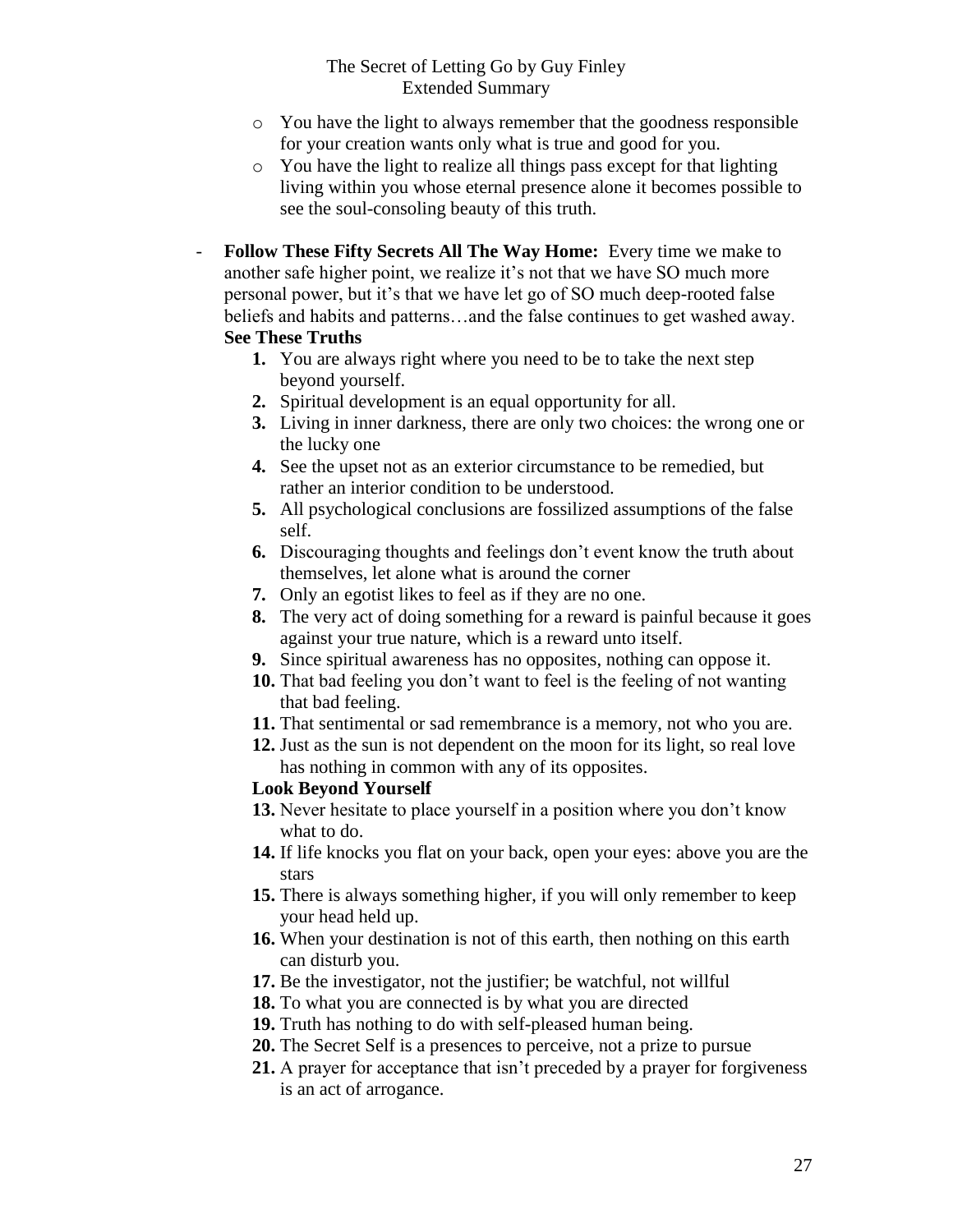- **22.** You will know the Secret Self when you know that no man can help you, including yourself.
- **23.** Never again help anyone to feel as though they have a right to feel badly.
- **24.** Let the truth awaken in you the remembrance that you are not here to remain you.
- **25. Just Let Go**
- **26.** Real chance of self isn't found in some new way to think about yourself but in the freedom from the need to think about yourself at all.
- **27.** Act from the self that is true and not from the self that is you.
- **28.** Letting go is all about finding out who you are not and having the courage to leave it at that.
- **29.** Persistence is sticking with something until stupidity gets out of the way.
- **30.** The only way to produce more inner light is by consciously sitting in inner darkness.
- **31.** To do the best you can do does not mean to suffer.
- **32.** Jump into to the truth of the moment by being willing to jump out of yourself.
- **33.** Letting is not giving up; it's going up.
- **34.** The Secret Self does not enter into an individual's life on any condition other than entire possession.
- **35.** To be more alert, we need only listen for and then let go of the thoughts that steal our attention.
- **36.** Set your course by no man, and let no man set your course.
- **37.** Let of whatever it is

## **Truth Always Triumphs**

- **38.** Whoever chooses truth about himself always chooses for himself.
- **39.** Defeat is a memory; it does not exist in real life.
- **40.** You can have the realization of helplessness without the feeling of helplessness.
- **41.** When all has been done, patience is natural and has no strain
- **42.** To remain calm, we need only listen for and then let go of the anxious inner voices.
- **43.** Living in the light of self-awareness there is only one choice, and it is always the right one, for consciousness never chooses against itself.
- **44.** Whatever strength you add to yourself becomes your greatest weakness, while whatever weakness you consciously endure will be replaced with a strength not of your own
- **45.** When you know you are fully wrong, you will be standing at the gateway of real rightness.
- **46.** When life become your leaders, its spirit becomes your strength
- **47.** Truth pours in as you pour out
- **48.** You need neither the permission nor the cooperation of the world to put yourself last